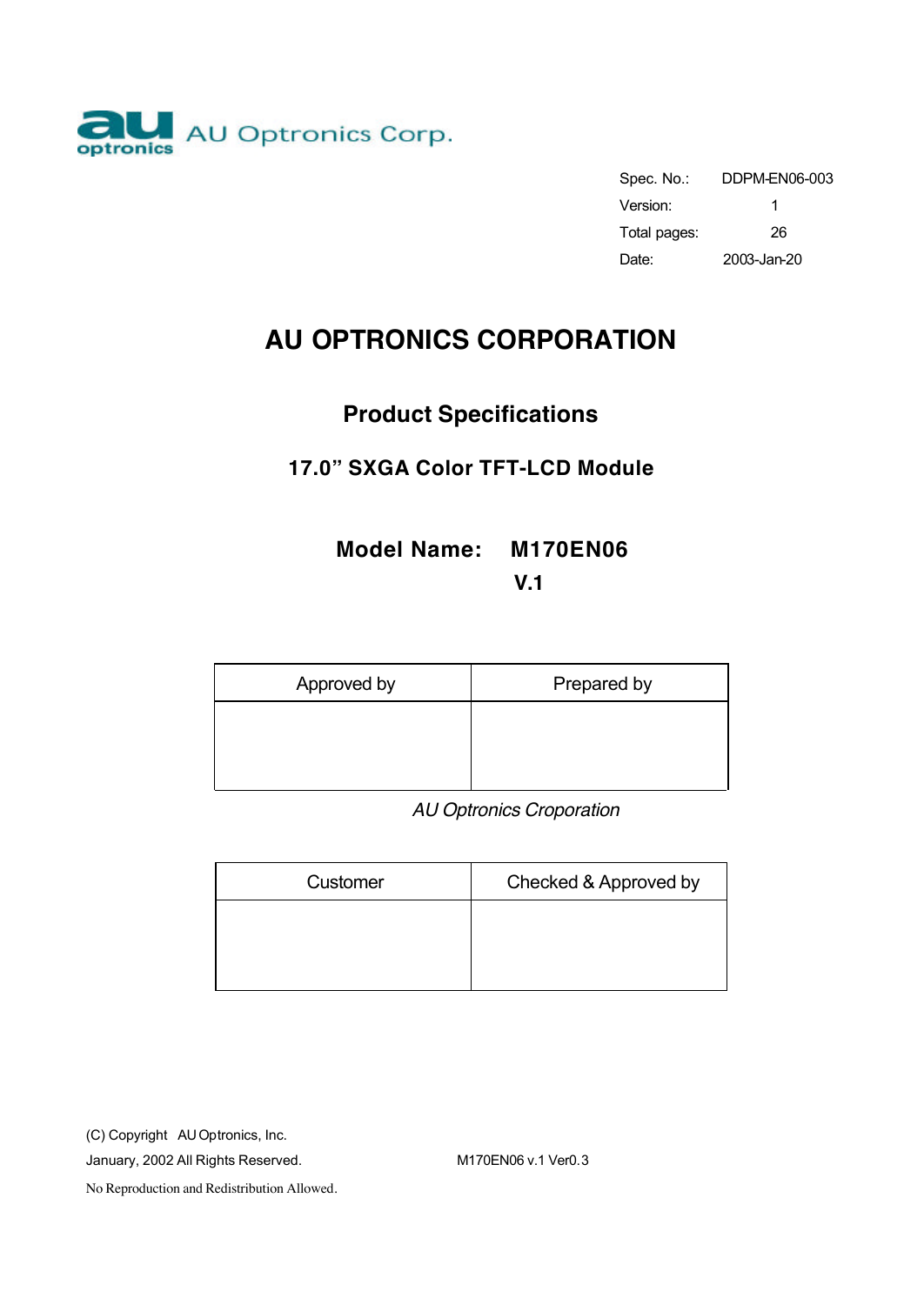

 **Product Specifications**

 **17.0" SXGA Color TFT-LCD Module Model Name: M170EN06 V.1**

**(**u **) Preliminary Specifications (…) Final Specifications**

**Note: This Specification is subject to change without notice.**

(C) Copyright AU Optronics, Inc. January, 2002 All Rights Reserved. M170EN06 v.1 Ver0.3 No Reproduction and Redistribution Allowed.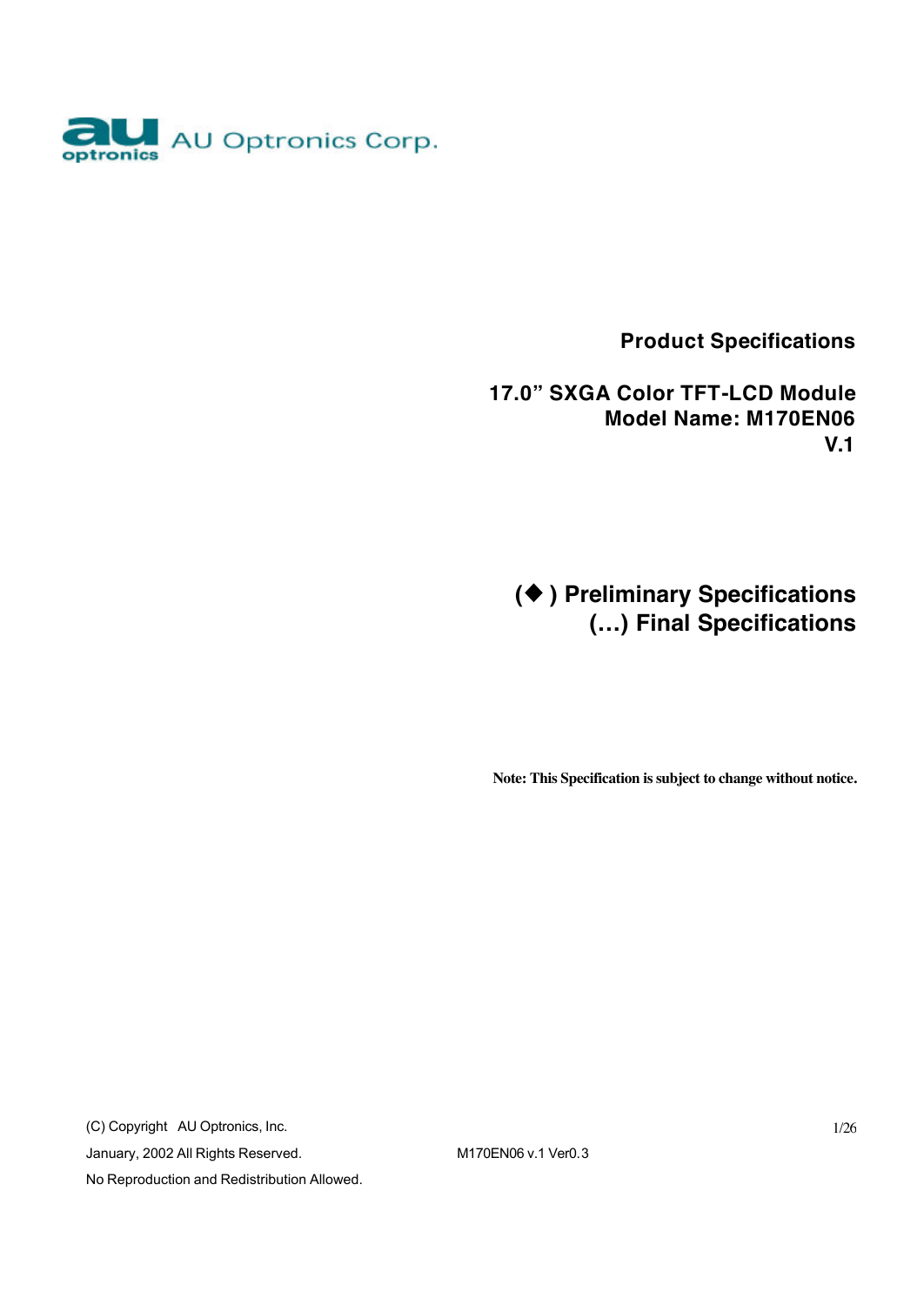

#### **i Contents**

- **ii Record of Revision**
- **1.0 Handling Precautions**

#### **2.0 General Description**

- 2.1 Display Characteristics
- 2.2 Functional Block Diagram
- 2.3 Optical Characteristics
- 2.4 Pixel format image

#### **3.0 Electrical characteristics**

- 3.1 Absolute Maximum Ratings
- 3.2 Connectors
- 3.3 Signal Pin
- 3.4 Signal Description
- 3.5 Signal Electrical Characteristics
- 3.6 Interface Timing
	- 3.6.1 Timing Characteristics
	- 3.6.2 Timing Definition
- 3.7 Power Consumption
- 3.8 Power ON/OFF Sequence

#### **4.0 Backlight Characteristics**

 4.1 Signal for Lamp connector 4.2 Parameter guide line for CCFL Inverter

#### **5.0 Vibration, shock and drop**

- 5.1 Vibration and shock
- 5.2 Drop test

#### **6.0 Environment**

- 6.1 Temperature and humidity
	- 6.1.1 Operating conditions
		- 6.1.2 Shipping conditions
- 6.2 Atmospheric pressure
- 6.3 Thermal shock

#### **7.0 Reliability**

7.1 Failure criteria 7.2 Failure rate 7.2.1 Usage 7.2.2 Components de-rating 7.3 CCFL life 7.4 ON/OFF cycle

(C) Copyright AU Optronics, Inc.

January, 2002 All Rights Reserved. M170EN06 v.1 Ver0.3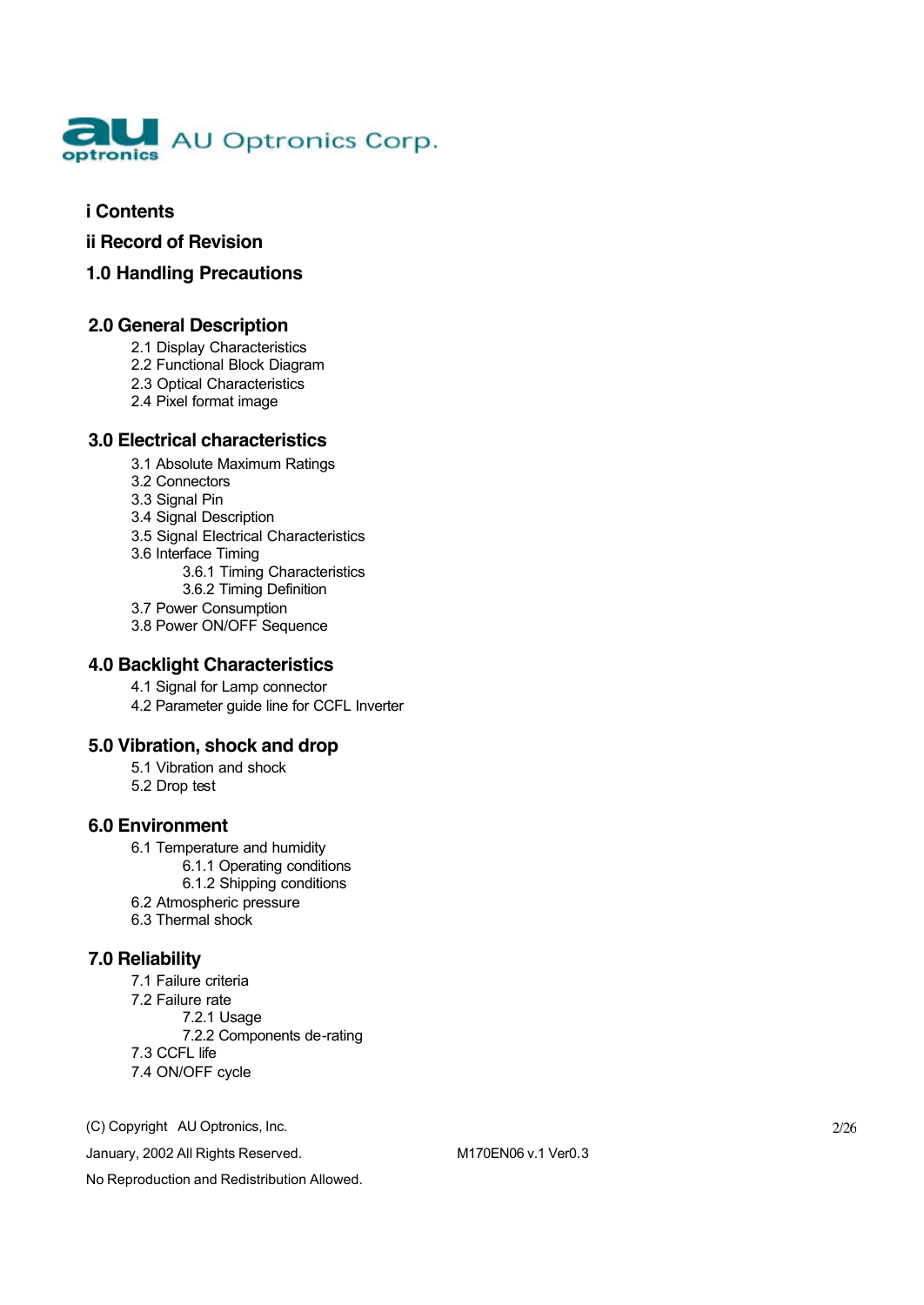

#### **8.0 Safety**

- 8.1 Sharp edge requirement
- 8.2 Material
	- 8.2.1 Toxicity
	- 8.2.2 Flammability
- 8.3 Capacitors
- 8.4 Hazardous voltage

#### **9.0 Other requirements**

- 9.1 Smoke free design
- 9.2 National test lab requirement

#### **10.0 Mechanical Characteristics**

(C) Copyright AU Optronics, Inc. January, 2002 All Rights Reserved. M170EN06 v.1 Ver0.3 No Reproduction and Redistribution Allowed.

3/26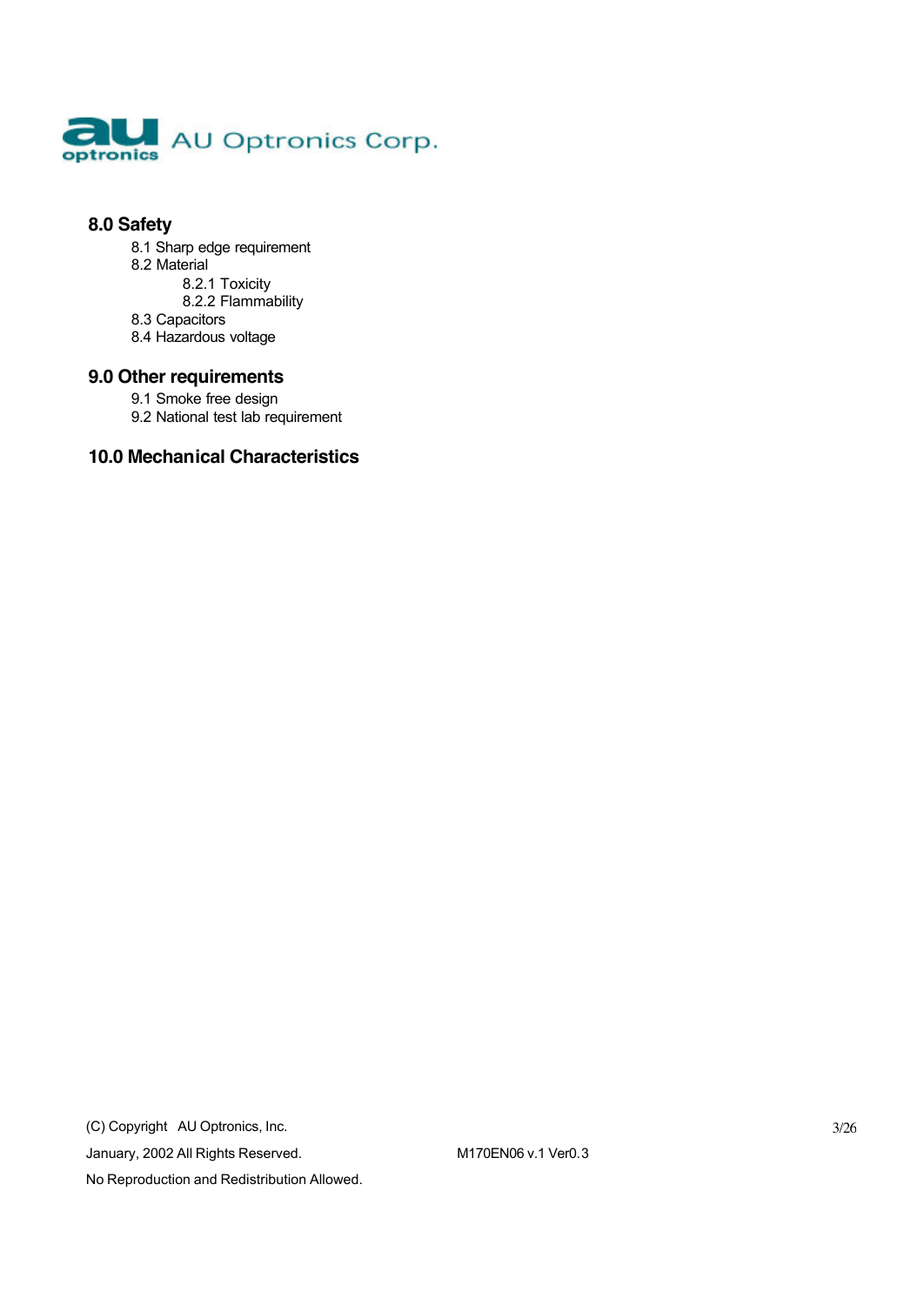

# **ii Record of Revision**

| Version and Date |      | Page Old description              | <b>New Description</b>       | Remark |
|------------------|------|-----------------------------------|------------------------------|--------|
| 0.1 2002/08/23   | All  | <b>First Edition for Customer</b> | All                          |        |
| 0.2 2002/12/18   | 8    | Contrast Ratio: 400:1 (typ.)      | Contrast Ratio: 450:1 (typ.) | Update |
| 0.3 2003/01/20   | 6, 8 | Brightness: 350 nit               | Brightness: 380 nit          | Update |
|                  |      |                                   |                              |        |
|                  |      |                                   |                              |        |
|                  |      |                                   |                              |        |
|                  |      |                                   |                              |        |
|                  |      |                                   |                              |        |
|                  |      |                                   |                              |        |
|                  |      |                                   |                              |        |
|                  |      |                                   |                              |        |
|                  |      |                                   |                              |        |
|                  |      |                                   |                              |        |
|                  |      |                                   |                              |        |
|                  |      |                                   |                              |        |
|                  |      |                                   |                              |        |
|                  |      |                                   |                              |        |
|                  |      |                                   |                              |        |
|                  |      |                                   |                              |        |
|                  |      |                                   |                              |        |

(C) Copyright AU Optronics, Inc.

January, 2002 All Rights Reserved. M170EN06 v.1 Ver0.3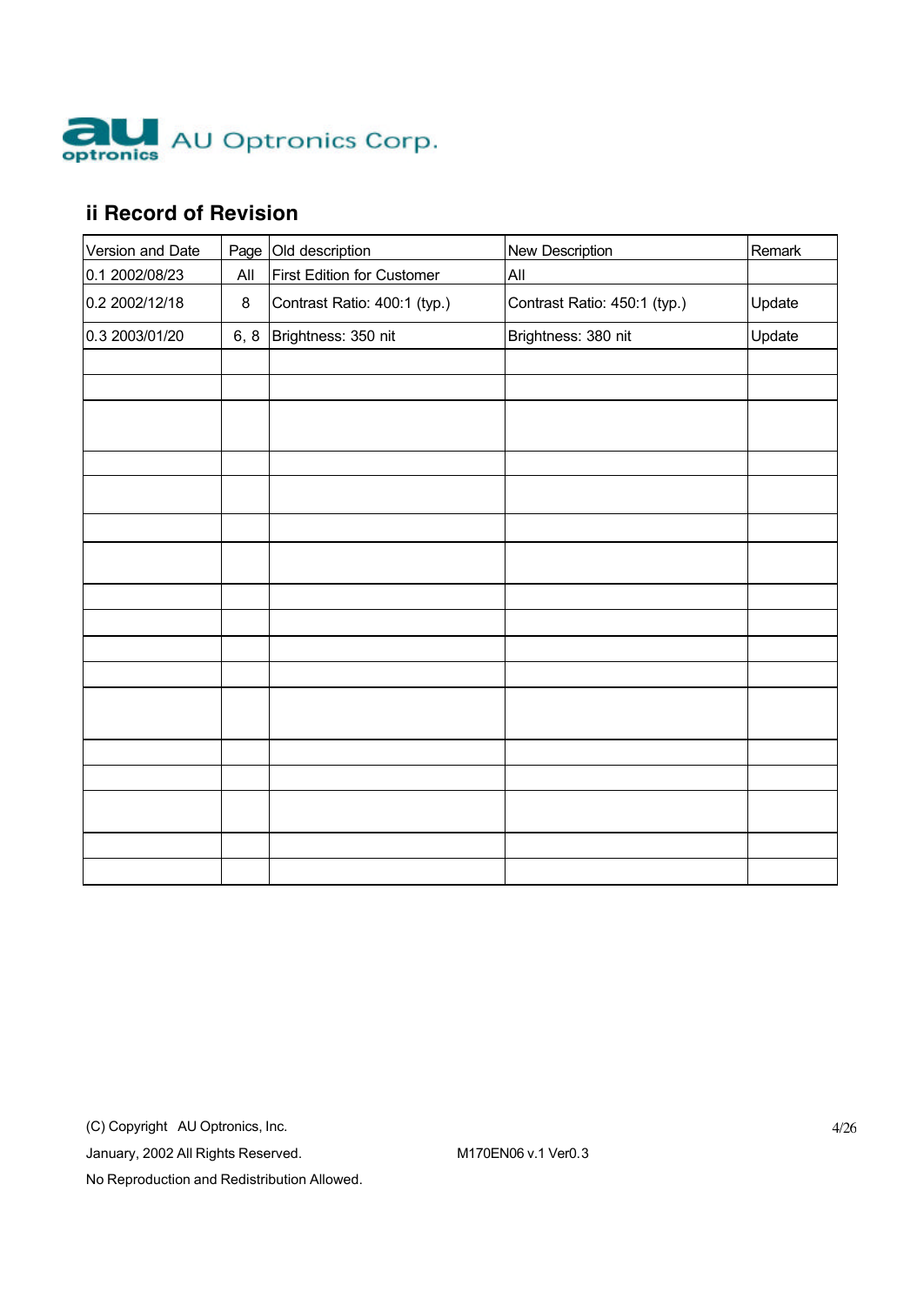

# **1.0 Handling Precautions**

- 1) Since front polarizer is easily damaged, pay attention not to scratch it.
- 2) Be sure to turn off power supply when inserting or disconnecting from input connector.
- 3) Wipe off water drop immediately. Long contact with water may cause discoloration or spots.
- 4) When the panel surface is soiled, wipe it with absorbent cotton or other soft cloth.
- 5) Since the panel is made of glass, it may break or crack if dropped or bumped on hard surface.
- 6) Since CMOS LSI is used in this module, take care of static electricity and insure human earth when handling.
- 7) Do not open nor modify the Module Assembly.
- 8) Do not press the reflector sheet at the back of the module to any directions.
- 9) At the insertion or removal of the Signal Interface Connector, be sure not to rotate nor tilt the Interface Connector of the TFT-LCD module.
- 10) After installation of the TFT-LCD module into an enclosure (LCD monitor housing, for example), do not twist nor bend the TFT -LCD module even momentary. At designing the enclosure, it should be taken into consideration that no bending/twisting forces are applied to the TFT -LCD module from outside. Otherwise the TFT -LCD module may be damaged.

(C) Copyright AU Optronics, Inc.

January, 2002 All Rights Reserved. M170EN06 v.1 Ver0.3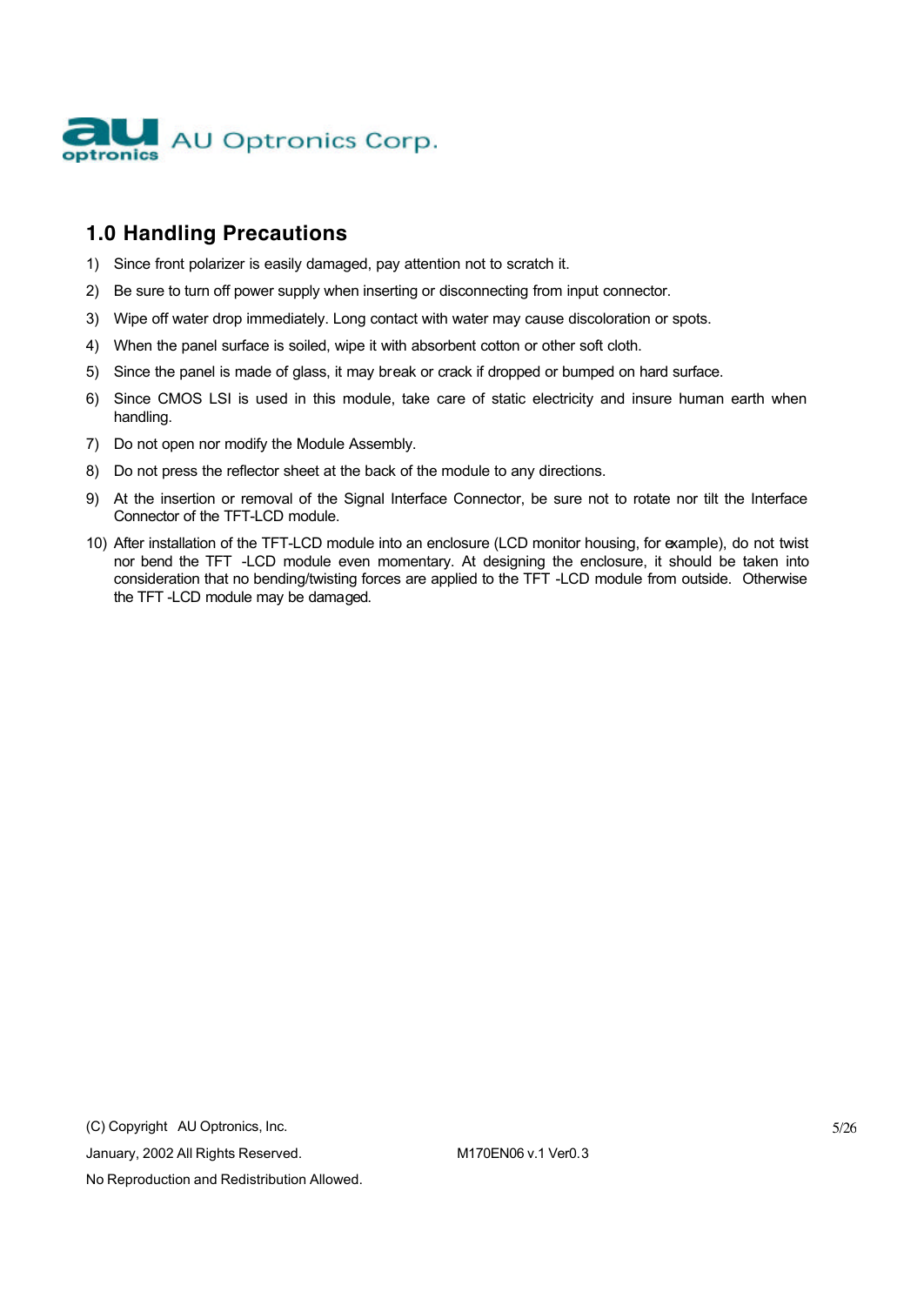

# **General Description**

This specification applies to the 17.0 inch Color TFT-LCD Module M170EN06. The display supports the SXGA (1280(H) x 1024(V)) screen format and 262k colors (RGB 6-bits data). All input signals are 2 Channel LVDS interface compatible.

This module does not contain an inverter card for backlight.

## **2.1 Display Characteristics**

The following items are characteristics summary on the table under 25 °C condition:

| <b>ITEMS</b>                                | <b>Unit</b>           | <b>SPECIFICATIONS</b>                       |
|---------------------------------------------|-----------------------|---------------------------------------------|
| Screen Diagonal                             | [mm]                  | 432(17.0")                                  |
| Active Area                                 | [mm]                  | 337.920 (H) x 270.336(V)                    |
| Pixels H x V                                |                       | 1280(x3) x 1024                             |
| <b>Pixel Pitch</b>                          | [mm]                  | 0.264 (per one triad) $\times$ 0.264        |
| <b>Pixel Arrangement</b>                    |                       | R.G.B. Vertical Stripe                      |
| Display Mode                                |                       | Normally White                              |
| <b>White Luminance</b>                      | [ $cd/m2$ ]           | 380nit (center) @ 7mA                       |
| <b>Contrast Ratio</b>                       |                       | 450 : 1 (Typ)                               |
| <b>Optical Response Time</b>                | [msec]                | 16 (Typ)                                    |
| <b>Color Saturation</b>                     |                       | 72% NTSC                                    |
| Nominal Input Voltage VDD                   | [Volt]                | $+5.0V$                                     |
| Power Consumption<br>(VDD line + CCFL line) | [Watt]                | 25W (typ) (w/o Inverter, All black pattern) |
| Weight                                      | [Grams]               | 2000 (Typ)                                  |
| <b>Physical Size</b>                        | [mm]                  | 358.5(W) x 296.5(H) x 19.5(D)               |
| <b>Electrical Interface</b>                 |                       | Even/Odd R/G/B data, 3 sync signal,         |
|                                             |                       | Clock                                       |
| <b>Support Color</b>                        |                       | 262k colors (RGB 6-bit data)                |
| <b>Temperature Range</b>                    |                       |                                             |
| Operating                                   | $\rm [^{\circ}\rm C]$ | 0 to $+50$                                  |
| Storage (Shipping)                          | [°C]                  | $-20$ to $+60$                              |

(C) Copyright AU Optronics, Inc.

January, 2002 All Rights Reserved. M170EN06 v.1 Ver0.3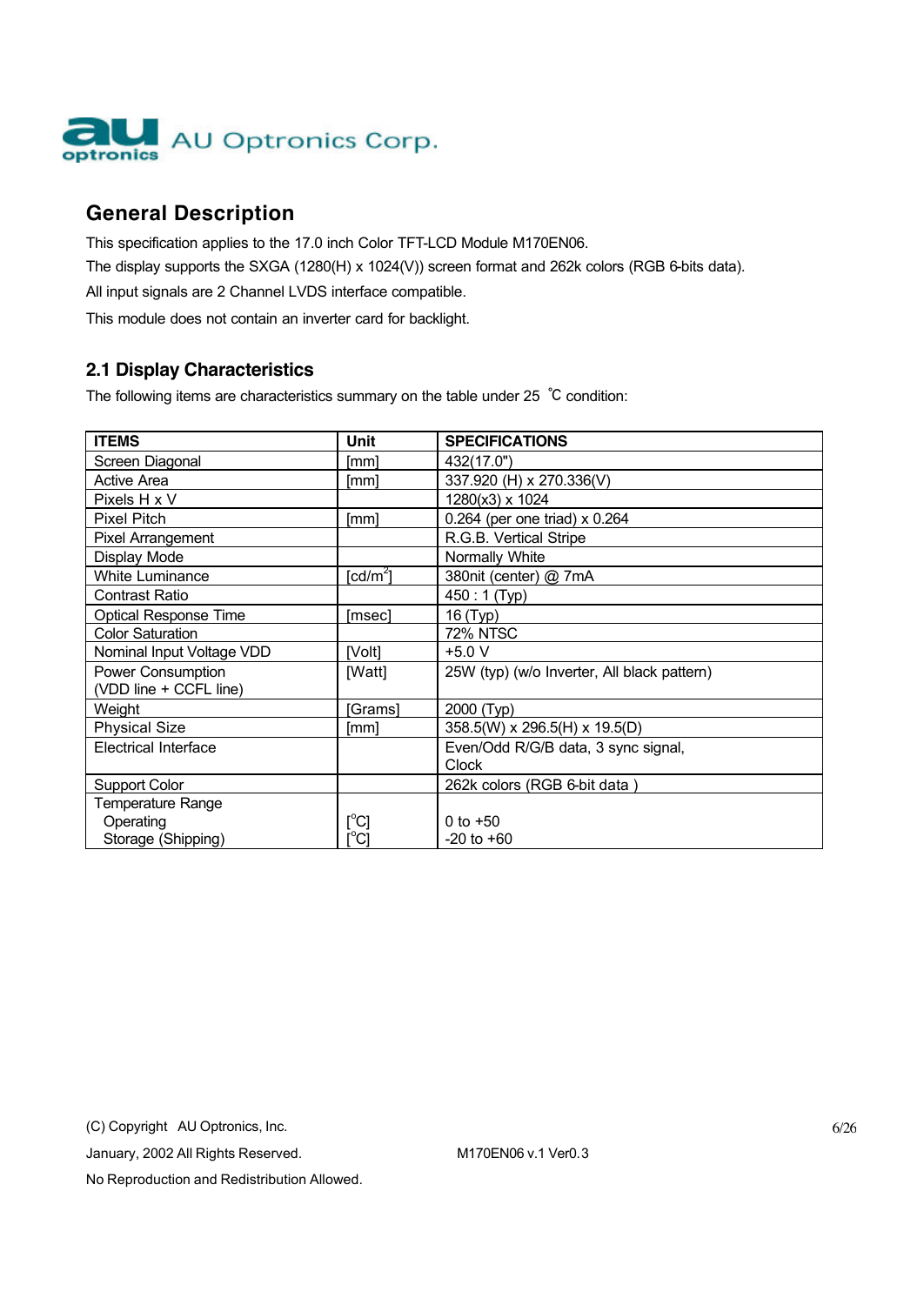

# **2.2 Functional Block Diagram**

The following diagram shows the functional block of the 17.0 inches Color TFT-LCD Module:



**JAE FIX30S-HF JST BHR-04VS-1** 

(C) Copyright AU Optronics, Inc.

January, 2002 All Rights Reserved. M170EN06 v.1 Ver0.3

No Reproduction and Redistribution Allowed.

7/26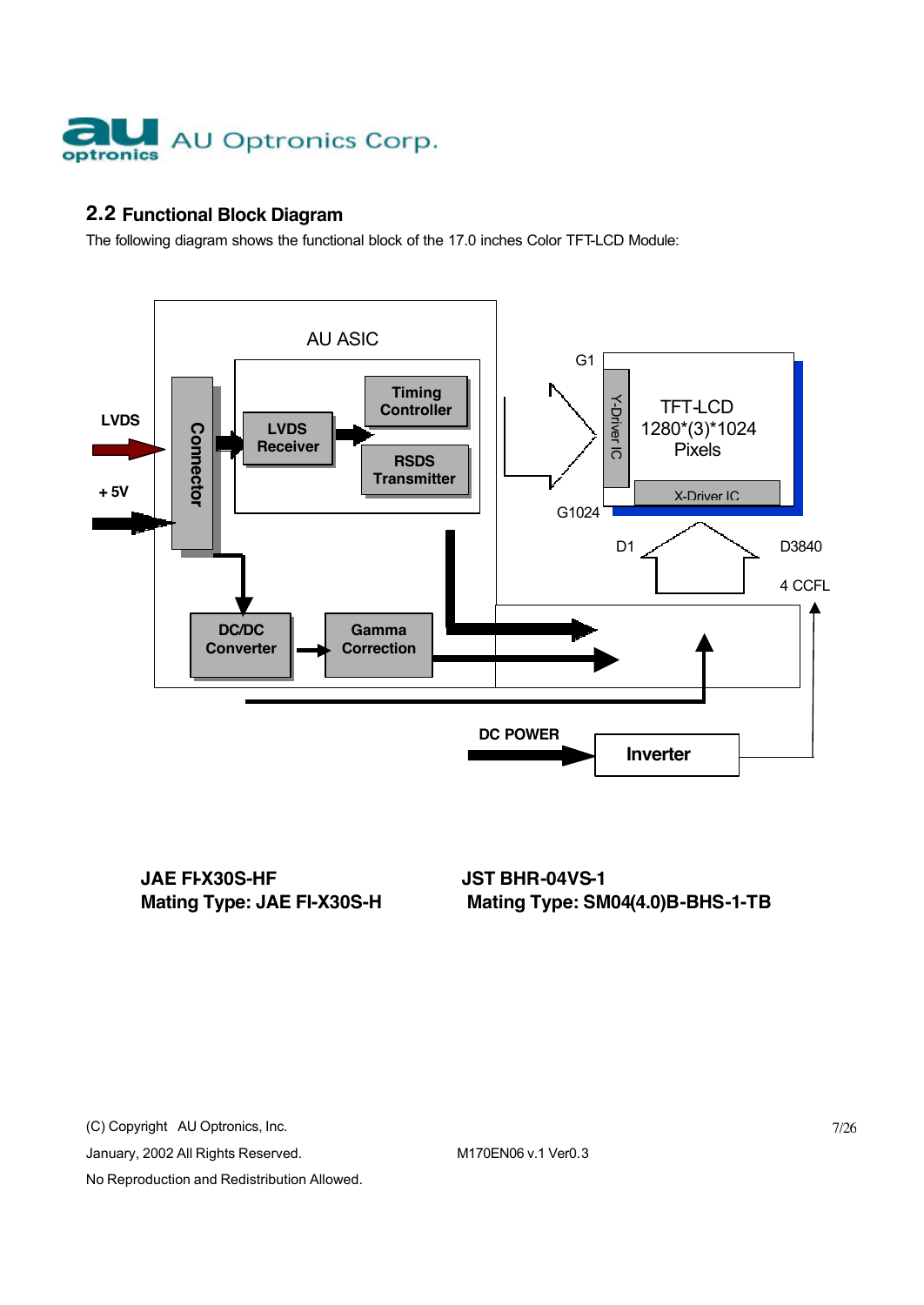

#### **2.3 Optical Characteristics**

The optical characteristics are measured under stable conditions at 25℃ (Room Temperature) by LCD7000:

| <b>Item</b>                               | Unit                   | <b>Conditions</b>                                        | Min.                     | Typ.          | Max.          |  |
|-------------------------------------------|------------------------|----------------------------------------------------------|--------------------------|---------------|---------------|--|
|                                           |                        | Horizontal (Right)<br>$CR = 10$<br>(Left)                | 60<br>60                 | 70<br>70      |               |  |
|                                           |                        | Vertical<br>(Up)<br>$CR = 10$ (Down)                     | 60<br>60                 | 70<br>70      |               |  |
| <b>Viewing Angle</b>                      | [degree]               | Horizontal (Right)<br>$CR = 5$<br>(Left)                 | 70<br>70                 | 80<br>80      |               |  |
|                                           |                        | (Up)<br>Vertical<br>$CR = 5$<br>(Down)                   | 70<br>70                 | 80<br>80      |               |  |
| Contrast ratio                            |                        | Normal Direction                                         | 250                      | 450           | -             |  |
| Response Time (Note 1)                    | [msec]                 | Raising Time<br><b>Falling Time</b><br>Raising + Falling | $\overline{\phantom{0}}$ | 4<br>12<br>16 | 5<br>20<br>25 |  |
|                                           |                        | Red x<br>Red y                                           | 0.61<br>0.31             | 0.64<br>0.34  | 0.67<br>0.37  |  |
| Color / Chromaticity<br>Coordinates (CIE) |                        | Green x<br>Green y                                       | 0.26<br>0.58             | 0.29<br>0.61  | 0.32<br>0.64  |  |
|                                           |                        | Blue x<br>Blue y                                         | 0.11<br>0.04             | 0.14<br>0.07  | 0.17<br>0.10  |  |
| Color Coordinates (CIE) White             |                        | White x<br>White y                                       | 0.28<br>0.30             | 0.31<br>0.33  | 0.34<br>0.36  |  |
| White Luminance @ CCFL 7.0mA<br>(center)  | $\lceil cd/m^2 \rceil$ |                                                          | 300                      | 380           |               |  |
| Luminance Uniformity (Note 2)             | [%]                    |                                                          | 75                       | 80            |               |  |
| Crosstalk (in 75Hz) (Note 4)              | [%]                    |                                                          |                          |               | 1.5           |  |

Note 1: Definition of Response time:

The output signals of photodetector are measured when the input signals are changed from " Black" to " White" (falling time), and from " White" to " Black" (rising time), respectively. The response time is interval between the 10% and 90% of amplitudes.



(C) Copyright AU Optronics, Inc.

January, 2002 All Rights Reserved. M170EN06 v.1 Ver0.3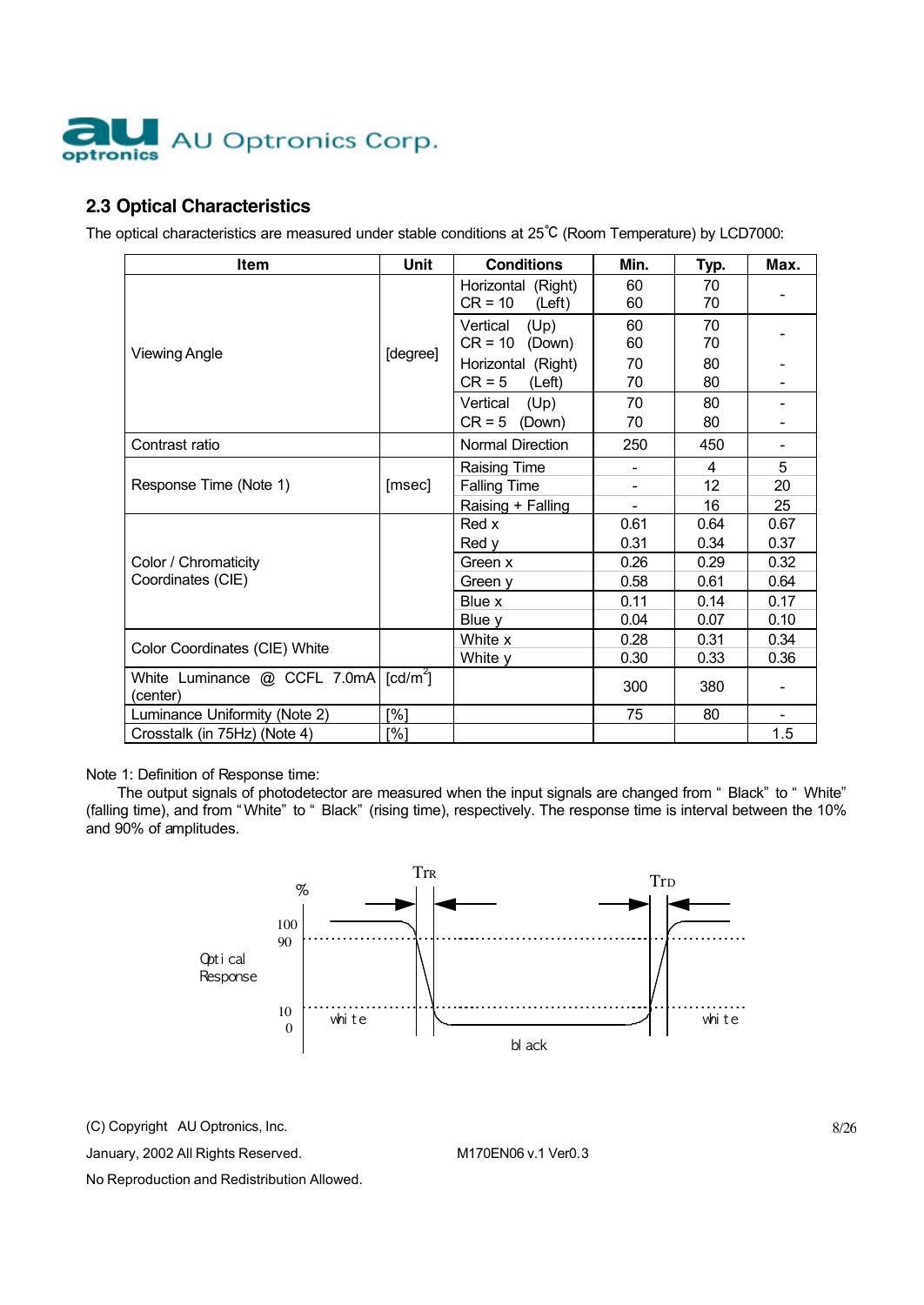



Note 2: Brightness uniformity of these 9 points is defined as below:

Maximum Luminance in 9 Points (1-9)

Note 3: TCO ' 99 Certification Requirements and test methods for environmental labeling of Display Report No. 2 defines Luminance uniformity as below:

((Lmax,+30deg. / Lmin,+30deg.) + (Lmax,-30deg. / Lmin,-30deg.)) / 2

This panel is compatible with TCO99 approbation in luminance uniformity  $\leq$ 1.7, luminance contrast >0.5

(C) Copyright AU Optronics, Inc.

January, 2002 All Rights Reserved. M170EN06 v.1 Ver0.3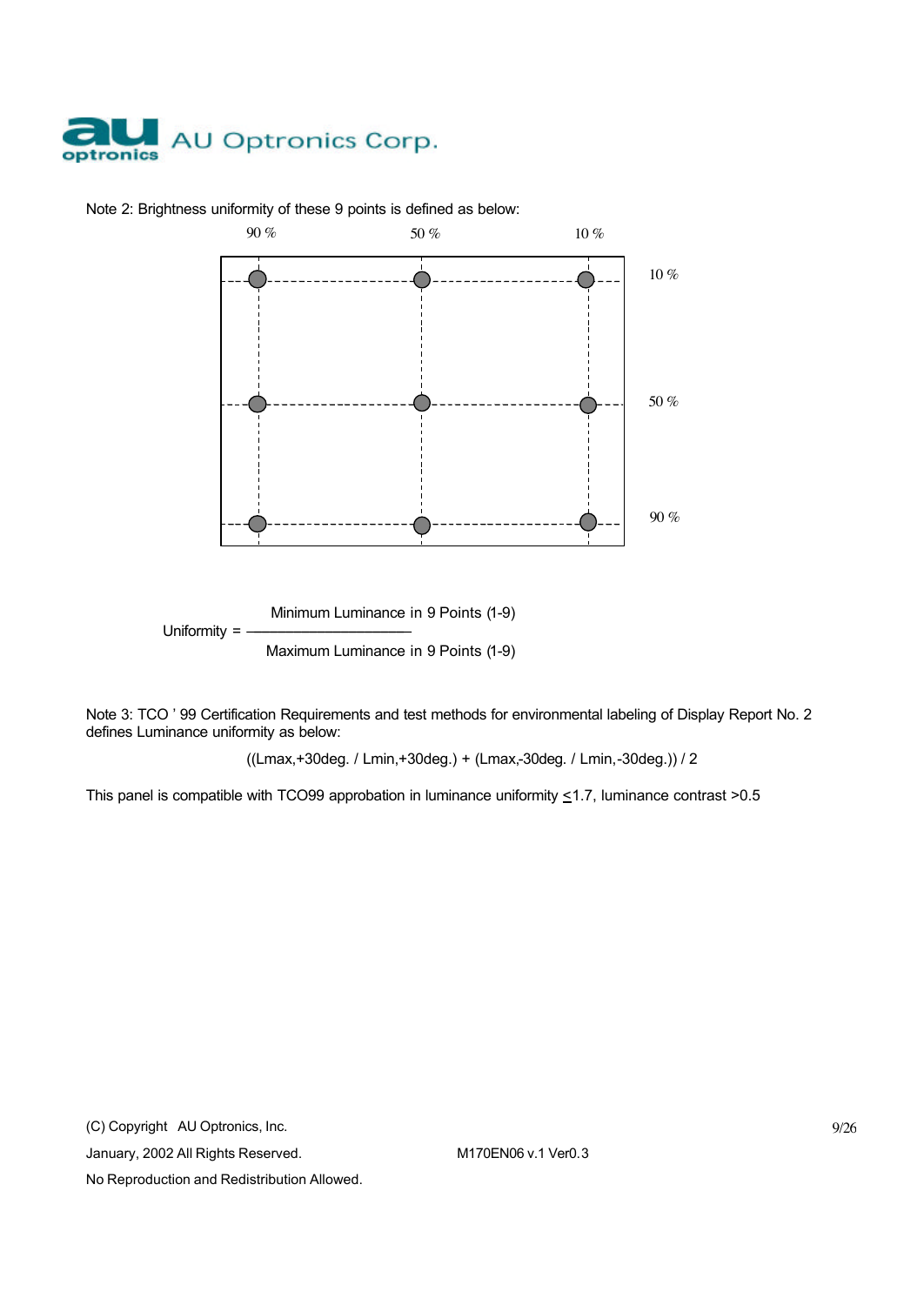



Unit: percentage of dimension of display area

 $l L_A-L_{A'}$  l /  $L_A$  x 100%= 1.5% max.,  $L_A$  and  $L_B$  are brightness at location A and B  $l \lfloor \frac{B-1}{B} \rfloor$  /  $l_B$  x 100%= 1.5% max.,  $l_A$ ' and  $l_B$ ' are brightness at location A' and B'

#### **2.4: Pixel format image**

Following figure shows the relationship of the input signals and LCD pixel format.



(C) Copyright AU Optronics, Inc.

January, 2002 All Rights Reserved. M170EN06 v.1 Ver0.3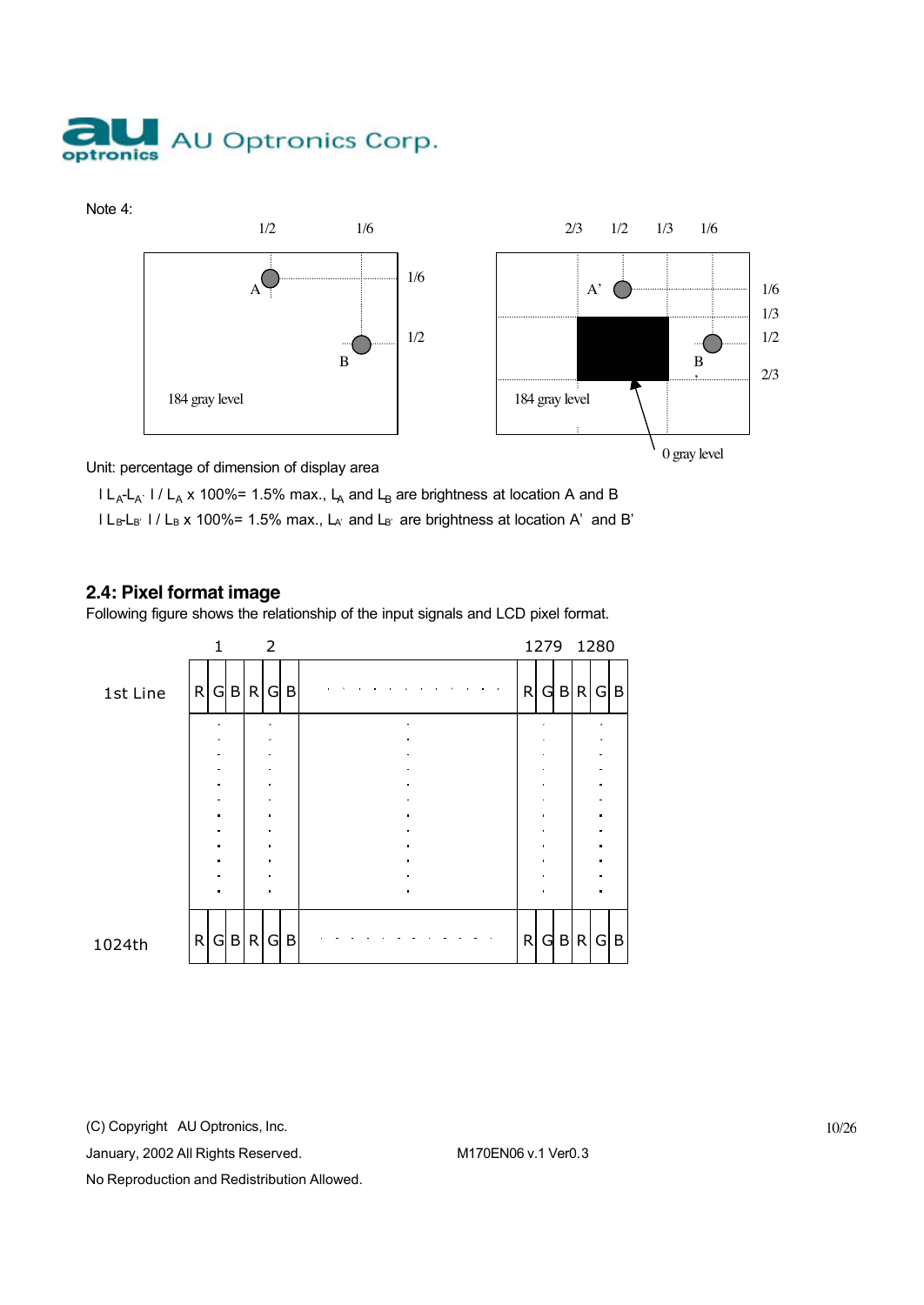

# **3.0 Electrical characteristics**

# **3.1 Absolute Maximum Ratings**

Absolute maximum ratings of the module is as following:

| <b>Item</b>                  | Symbol         | Min       | <b>Max</b> | Unit          | <b>Conditions</b> |
|------------------------------|----------------|-----------|------------|---------------|-------------------|
| Logic/LCD Drive Voltage      | <b>VIN</b>     | $-0.3$    | $+5.5$     | [Volt]        |                   |
| Select LVDS data order       | <b>SELLVDS</b> | <b>NC</b> | <b>NC</b>  | [Volt]        |                   |
| CCFL Inrush current          | <b>ICFLL</b>   |           | 38         | [mA]          |                   |
| <b>CCFL Current</b>          | <b>ICFL</b>    |           | 7.6        | [mA] rms      |                   |
| <b>Operating Temperature</b> | <b>TOP</b>     | $\Omega$  | $+50$      | $[^{\circ}C]$ | Note 1            |
| <b>Operating Humidity</b>    | <b>HOP</b>     | 8         | 95         | [%RH]         | Note 1            |
| <b>Storage Temperature</b>   | <b>TST</b>     | $-20$     | $+60$      | $[^{\circ}C]$ | Note 1            |
| <b>Storage Humidity</b>      | <b>HST</b>     | 8         | 95         | [%RH]         | Note 1            |

**Note 1 : Maximum Wet-Bulb should be 39**℃ **and No condensation.**



### **Relative Humidity %**

(C) Copyright AU Optronics, Inc.

January, 2002 All Rights Reserved. M170EN06 v.1 Ver0.3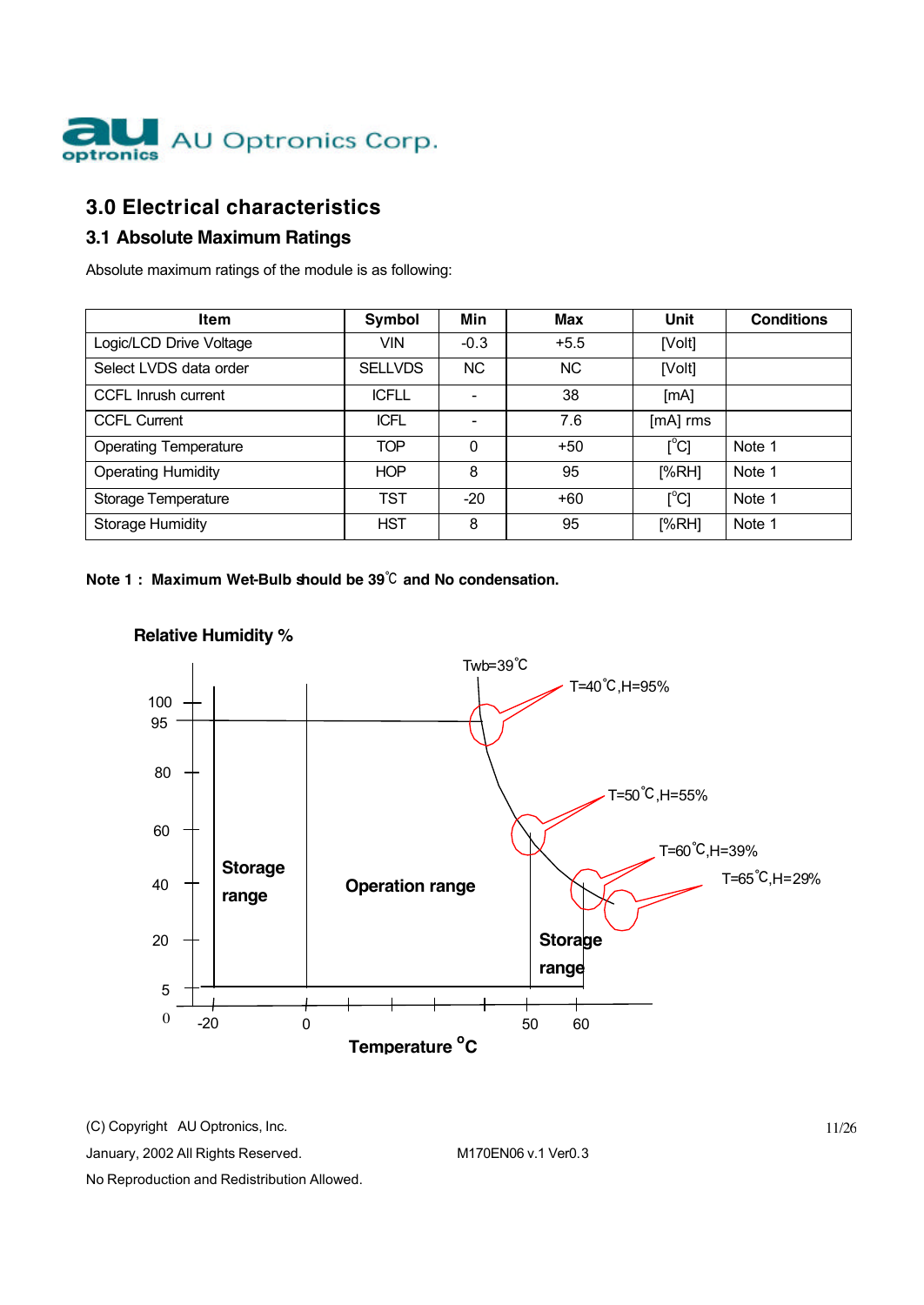

#### **3.2 Connectors**

Physical interface is described as for the connector on module.

These connectors are capable of accommodating the following signals and will be following components.

| <b>Connector Name / Designation</b> | Interface Connector / Interface card |
|-------------------------------------|--------------------------------------|
| <b>Manufacturer</b>                 | JAE or compatible                    |
| Type Part Number                    | FI-X30S-HF                           |
| <b>Mating Housing Part Number</b>   | $FI-X30S-H$                          |

| <b>Connector Name / Designation</b> | Lamp Connector / Backlight lamp |
|-------------------------------------|---------------------------------|
| <b>Manufacturer</b>                 | JST                             |
| <b>Type Part Number</b>             | <b>BHR-04VS-1</b>               |
| <b>Mating Type Part Number</b>      | SM04(4.0)B-BHS-1-TB             |

## **3.3 Signal Pin**

| Pin# | <b>Signal Name</b> | Pin#           | <b>Signal Name</b> |
|------|--------------------|----------------|--------------------|
| 1    | RxO0-              | $\overline{2}$ | $RxO0+$            |
| 3    | RxO1-              | 4              | <b>RxO1+</b>       |
| 5    | <b>RxO2-</b>       | 6              | <b>RxO2+</b>       |
| 7    | <b>GND</b>         | 8              | RxOC-              |
| 9    | RxOC+              | 10             | RxO <sub>3</sub> - |
| 11   | $RxO3+$            | 12             | RxE0-              |
| 13   | $RxE0+$            | 14             | <b>GND</b>         |
| 15   | RxE1-              | 16             | RxE1+              |
| 17   | <b>GND</b>         | 18             | RxE <sub>2</sub> - |
| 19   | $RxE2+$            | 20             | RxEC-              |
| 21   | RxEC+              | 22             | RxE3-              |
| 23   | $RxE3+$            | 24             | <b>GND</b>         |
| 25   | <b>NC</b>          | 26             | NC.                |
| 27   | NC.                | 28             | Power              |
| 29   | Power              | 30             | Power              |

(C) Copyright AU Optronics, Inc.

January, 2002 All Rights Reserved. M170EN06 v.1 Ver0.3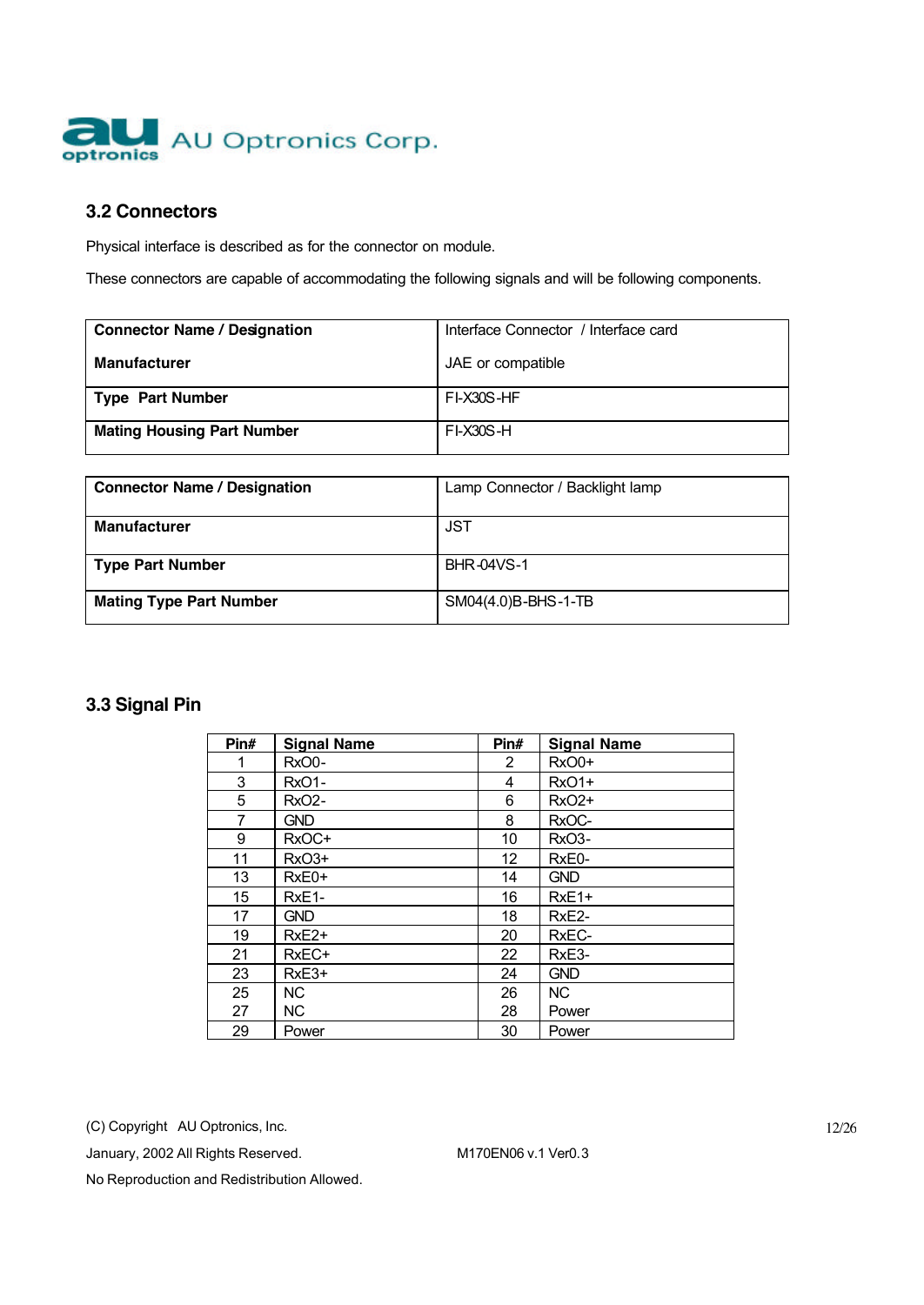

#### **3.4 Signal Description**

The module using a pair of LVDS receiver SN75LVDS82 (Texas Instruments) or compatible. LVDS is a differential signal technology for LCD interface and high speed data transfer device. Transmitter shall be SN75LVDS83(negative edge sampling) or compatible**.** The first LVDS port(RxOxxx) transmits odd pixels while the second LVDS port(RxExxx) transmits even pixels.

| PIN#           | <b>SIGNAL NAME</b> | <b>DESCRIPTION</b>                                                       |
|----------------|--------------------|--------------------------------------------------------------------------|
| $\mathbf{1}$   | RxO0-              | Negative LVDS differential data input (Odd data)                         |
| $\overline{2}$ | RxO0+              | Positive LVDS differential data input (Odd data)                         |
| 3              | RxO1-              | Negative LVDS differential data input (Odd data)                         |
| 4              | RxO1+              | Positive LVDS differential data input (Odd data)                         |
| 5              | RxO <sub>2</sub> - | Negative LVDS differential data input (Odd data, HSync, V-Sync, DSPTMG)  |
| 6              | <b>RxO2+</b>       | Positive LVDS differential data input (Odd data, H-Sync, V-Sync, DSPTMG) |
| $\overline{7}$ | <b>GND</b>         | Power Ground                                                             |
| 8              | RxOC-              | Negative LVDS differential clock input (Odd clock)                       |
| 9              | RxOC+              | Positive LVDS differential clock input (Odd clock)                       |
| 10             | RxO <sub>3</sub> - | Negative LVDS differential data input (Odd data)                         |
| 11             | RxO3+              | Positive LVDS differential data input (Odd data)                         |
| 12             | RxE0-              | Negative LVDS differential data input (Even clock)                       |
| 13             | RxE0+              | Positive LVDS differential data input (Even data)                        |
| 14             | <b>GND</b>         | Power Ground                                                             |
| 15             | RxE1-              | Positive LVDS differential data input (Even data)                        |
| 16             | RxE1+              | Negative LVDS differential data input (Even data)                        |
| 17             | <b>GND</b>         | Power Ground                                                             |
| 18             | RxE2-              | Negative LVDS differential data input (Even data)                        |
| 19             | RxE <sub>2+</sub>  | Positive LVDS differential data input (Even data)                        |
| 20             | RxEC-              | Negative LVDS differential clock input (Even clock)                      |
| 21             | RxEC+              | Positive LVDS differential clock input (Even clock)                      |
| 22             | RxE3-              | Negative LVDS differential data input (Even data)                        |
| 23             | RxE3+              | Positive LVDS differe ntial data input (Even data)                       |
| 24             | <b>GND</b>         | Power Ground                                                             |
| 25             | <b>NC</b>          |                                                                          |
| 26             | <b>NC</b>          |                                                                          |
| 27             | <b>NC</b>          |                                                                          |
| 28             | <b>POWER</b>       | Power                                                                    |
| 29             | <b>POWER</b>       | Power                                                                    |
| 30             | <b>POWER</b>       | Power                                                                    |

**Note:** Input signals of odd and even clock shall be the same timing.

| LVDS DATA Name | <b>Description</b>                                                                     |
|----------------|----------------------------------------------------------------------------------------|
| <b>DSP</b>     | Display Timing: When the signal is high, the pixel data shall be valid to be displayed |
| $V-S$          | Vertical Sync: Both Positive and Negative polarity are acceptable                      |
| <b>H</b> -S    | Horizontal Sync: Both Positive and Negative polarity are acceptable                    |

(C) Copyright AU Optronics, Inc.

January, 2002 All Rights Reserved. M170EN06 v.1 Ver0.3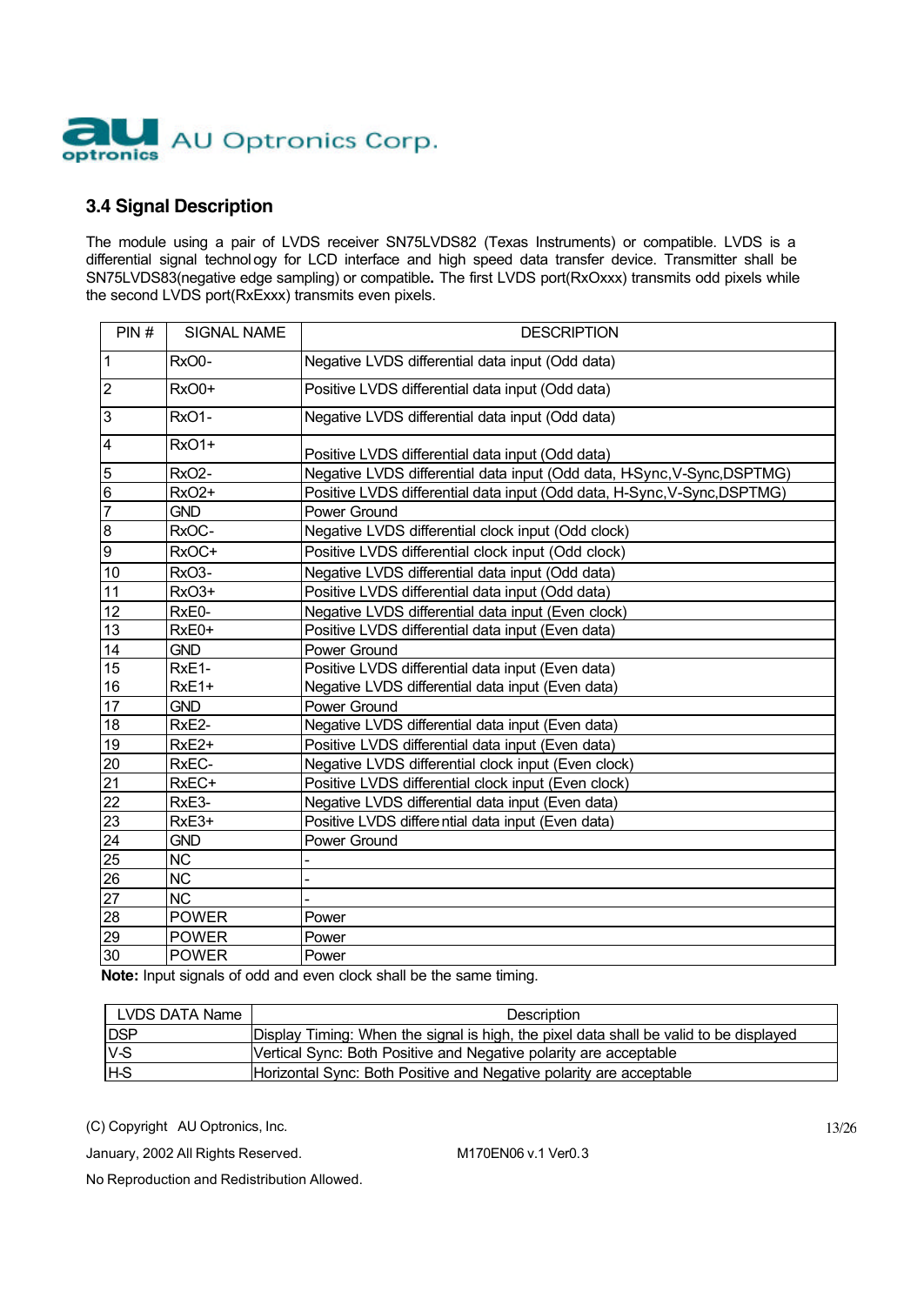

| <b>TI LVDS X'mitter</b><br>SN75LVDS83 | <b>Module LVDS signal</b><br>(interface connector pin7) |  |
|---------------------------------------|---------------------------------------------------------|--|
| <b>Signal Name</b>                    | Low(open)                                               |  |
| D <sub>0</sub>                        | Red <sub>0</sub>                                        |  |
| D <sub>1</sub>                        | Red1                                                    |  |
| D <sub>2</sub>                        | Red <sub>2</sub>                                        |  |
| D <sub>3</sub>                        | Red <sub>3</sub>                                        |  |
| D <sub>4</sub>                        | Red4                                                    |  |
| D <sub>5</sub>                        | Red7                                                    |  |
| D <sub>6</sub>                        | Red <sub>5</sub>                                        |  |
| D7                                    | Green0                                                  |  |
| D <sub>8</sub>                        | Green1                                                  |  |
| D <sub>9</sub>                        | Green <sub>2</sub>                                      |  |
| D <sub>10</sub>                       | Green <sub>6</sub>                                      |  |
| D11                                   | Green7                                                  |  |
| D12                                   | Green3                                                  |  |
| D <sub>13</sub>                       | Green4                                                  |  |
| D <sub>14</sub>                       | Green <sub>5</sub>                                      |  |
| D <sub>15</sub>                       | Blue <sub>0</sub>                                       |  |
| D16                                   | Blue <sub>6</sub>                                       |  |
| D <sub>17</sub>                       | Blue7                                                   |  |
| D18                                   | Blue1                                                   |  |
| D <sub>19</sub>                       | Blue <sub>2</sub>                                       |  |
| D <sub>20</sub>                       | Blue3                                                   |  |
| D <sub>21</sub>                       | Blue4                                                   |  |
| D <sub>22</sub>                       | Blue <sub>5</sub>                                       |  |
| D <sub>23</sub>                       | <b>NA</b>                                               |  |
| D <sub>24</sub>                       | H Sync                                                  |  |
| D <sub>25</sub>                       | V Sync                                                  |  |
| D <sub>26</sub>                       | <b>Display Timing</b>                                   |  |
| D <sub>27</sub>                       | Red6                                                    |  |

(C) Copyright AU Optronics, Inc.

January, 2002 All Rights Reserved. M170EN06 v.1 Ver0.3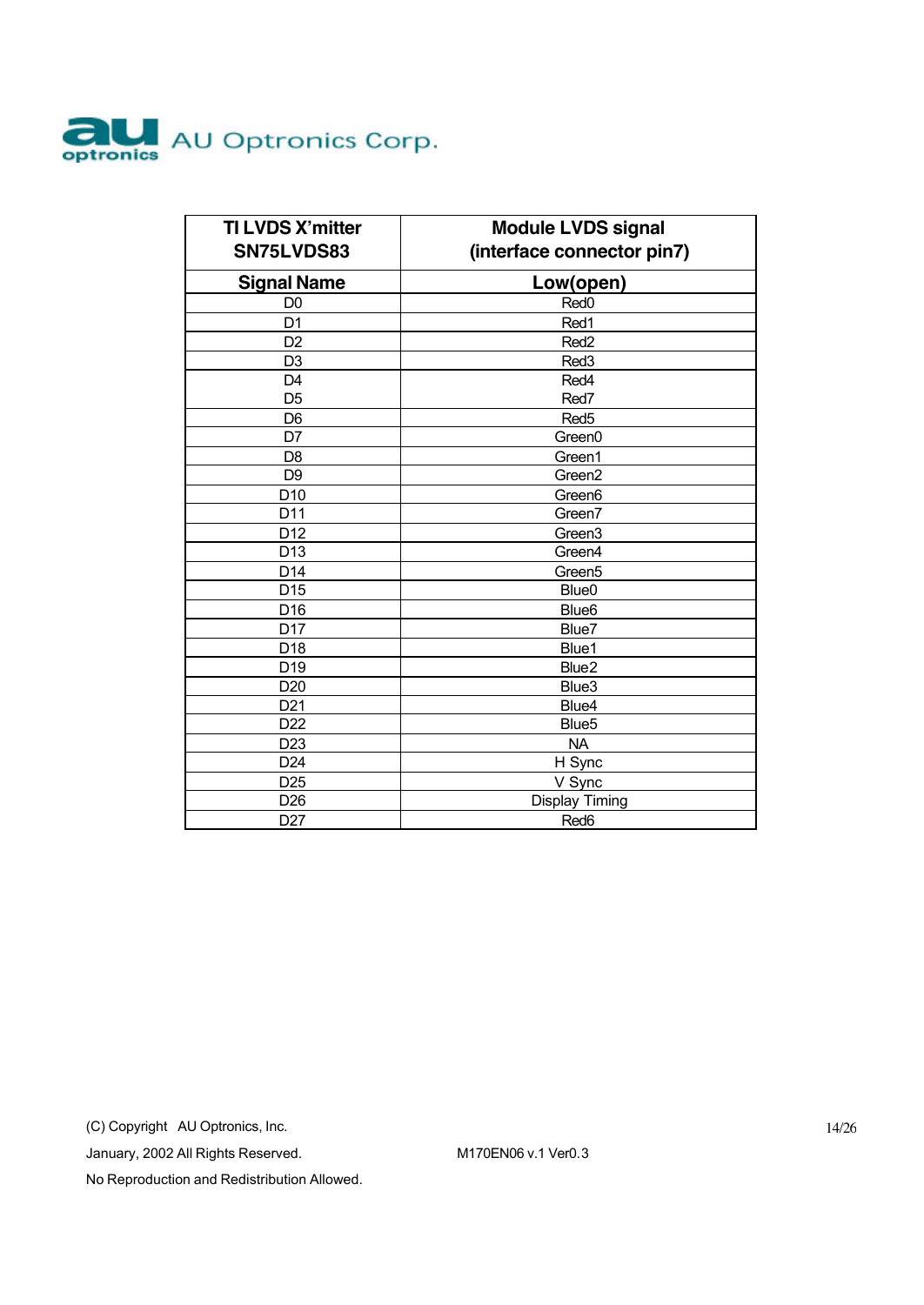

## **8bits input: M170EN05 only catch bit 2 to bit 7 for 6 bit display 6bits input data format marked with ( ).**



#### **Note: R/G/B data 7:MSB, R/G/B data 0:LSB**

O = " First Pixel Data"  $E =$  "Second Pixel Data"

(C) Copyright AU Optronics, Inc.

January, 2002 All Rights Reserved. M170EN06 v.1 Ver0.3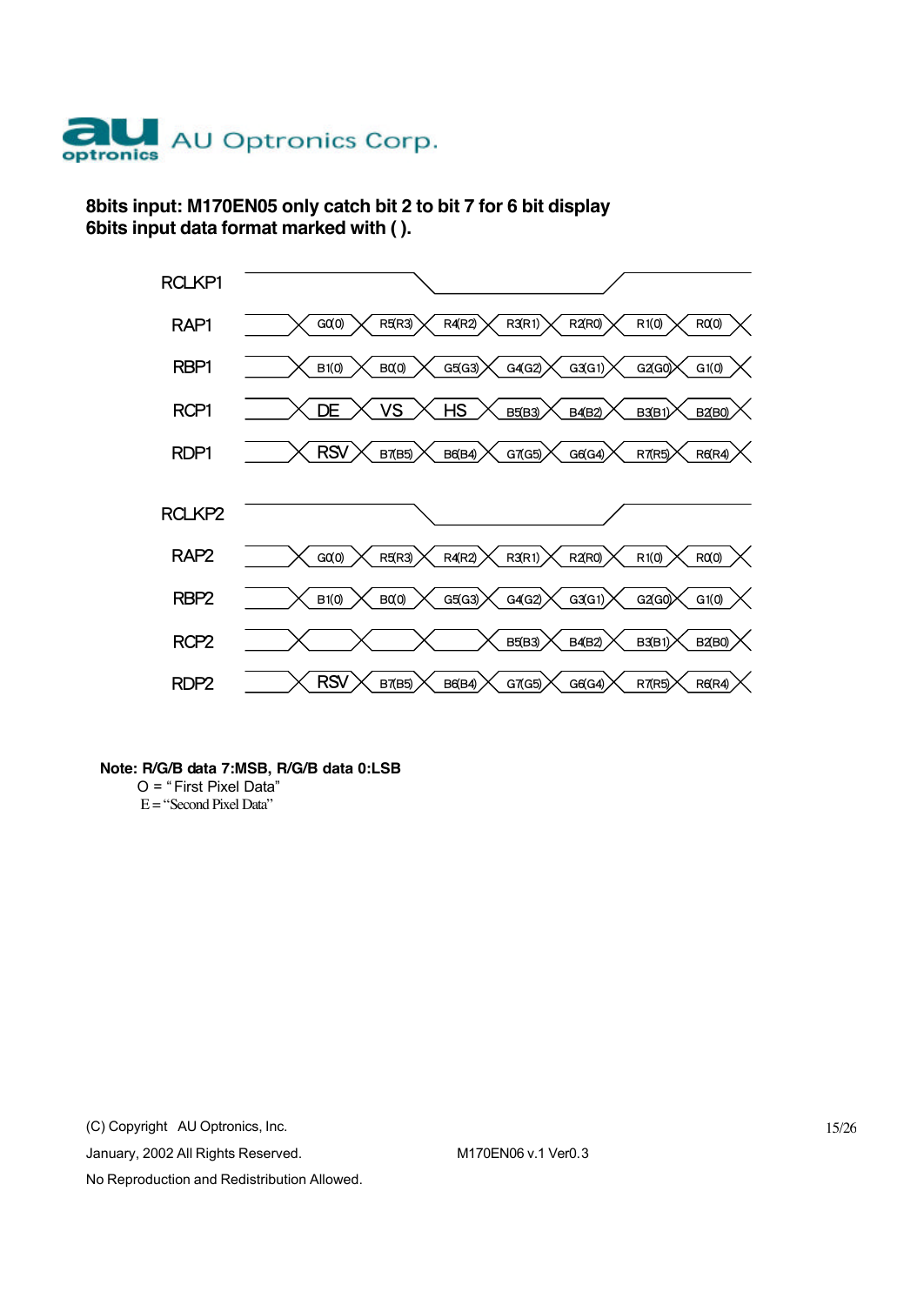



(C) Copyright AU Optronics, Inc.

January, 2002 All Rights Reserved. M170EN06 v.1 Ver0.3

No Reproduction and Redistribution Allowed.

16/26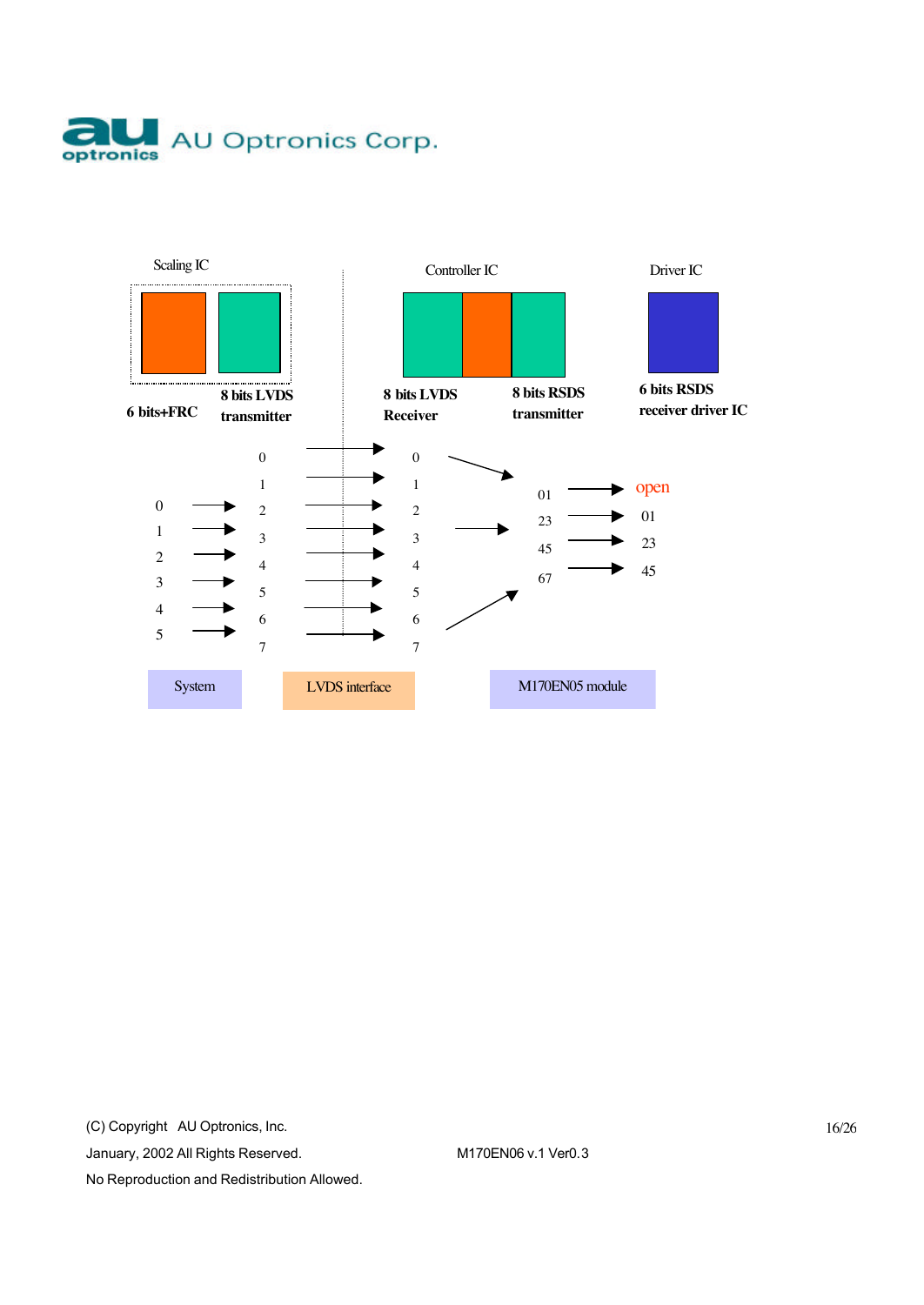

#### **3.5 Signal Electrical Characteristics**

Input signals shall be low or Hi-Z state when Vin is off It is recommended to refer the specifications of SN75LVDS82DGG (Texas Instruments) in detail.

Each signal characteristics are as follows;

| <b>Parameter</b> | <b>Condition</b>                             | Min    | Max | Unit |
|------------------|----------------------------------------------|--------|-----|------|
| Vth              | Differential InputHigh<br>Voltage(Vcm=+1.2V) |        | 100 | [mV] |
| Vtl              | Differential Input Low<br>Voltage(Vcm=+1.2V) | $-100$ |     | [mV] |

#### **3.6 Interface Timings**

Basically, interface timings described here is not actual input timing of LCD module but output timing of SN75LVDS82DGG (Texas Instruments) or equivalent.

#### **3.6.1 Timing Characteristics**

| <b>Signal</b> | <b>Item</b>           | Symbol    | <b>MIN</b> | <b>TYP</b> | <b>MAX</b> | <b>Unit</b> |
|---------------|-----------------------|-----------|------------|------------|------------|-------------|
| <b>DTCLK</b>  | Freq.                 | Fdck      | 50         | 67.5       | 70         | <b>MHz</b>  |
| <b>DTCLK</b>  | Cycle                 | Tck       | 14.2       | 14.8       | 20         | ns          |
| $+V-Sync$     | <b>Frame Rate</b>     | 1/Tv      | 56.25      | 75         | 77         | Hz          |
| $+V-Sync$     | Cycle                 | Tv        | 13         | 13.33      | 17.78      | ms          |
| $+V-Sync$     | Cycle                 | Tv        | 1035       | 1066       | 2047       | lines       |
| $+V-Sync$     | Active level          | Tva       | 3          | 3          |            | lines       |
| $+V-Sync$     | V-back porch          | Tvb       | 7          | 38         | 63         | lines       |
| $+V-Sync$     | V-front porch         | Tvf       | 1          |            |            | lines       |
| +DSPTMG       | V-Line                | m         |            | 1024       |            | lines       |
| +H-Sync       | Scan rate             | 1/Th      |            | 80.06      |            | KHz         |
| +H-Sync       | Cycle                 | Th        | 800        | 844        | 1023       | <b>Tck</b>  |
| +H-Sync       | Active level          | Tha(*1)   | 4          | 56         |            | <b>Tck</b>  |
| +H-Sync       | Back porch            | $Thb(*1)$ | 4          | 124        |            | <b>Tck</b>  |
| +H-Sync       | Front porch           | Thf       | 4          | 24         |            | <b>Tck</b>  |
| +DSPTMG       | <b>Display Pixels</b> | n         |            | 640        |            | Tck         |

**Note:** Typical value refer to VESA STANDARD

(C) Copyright AU Optronics, Inc.

January, 2002 All Rights Reserved. M170EN06 v.1 Ver0.3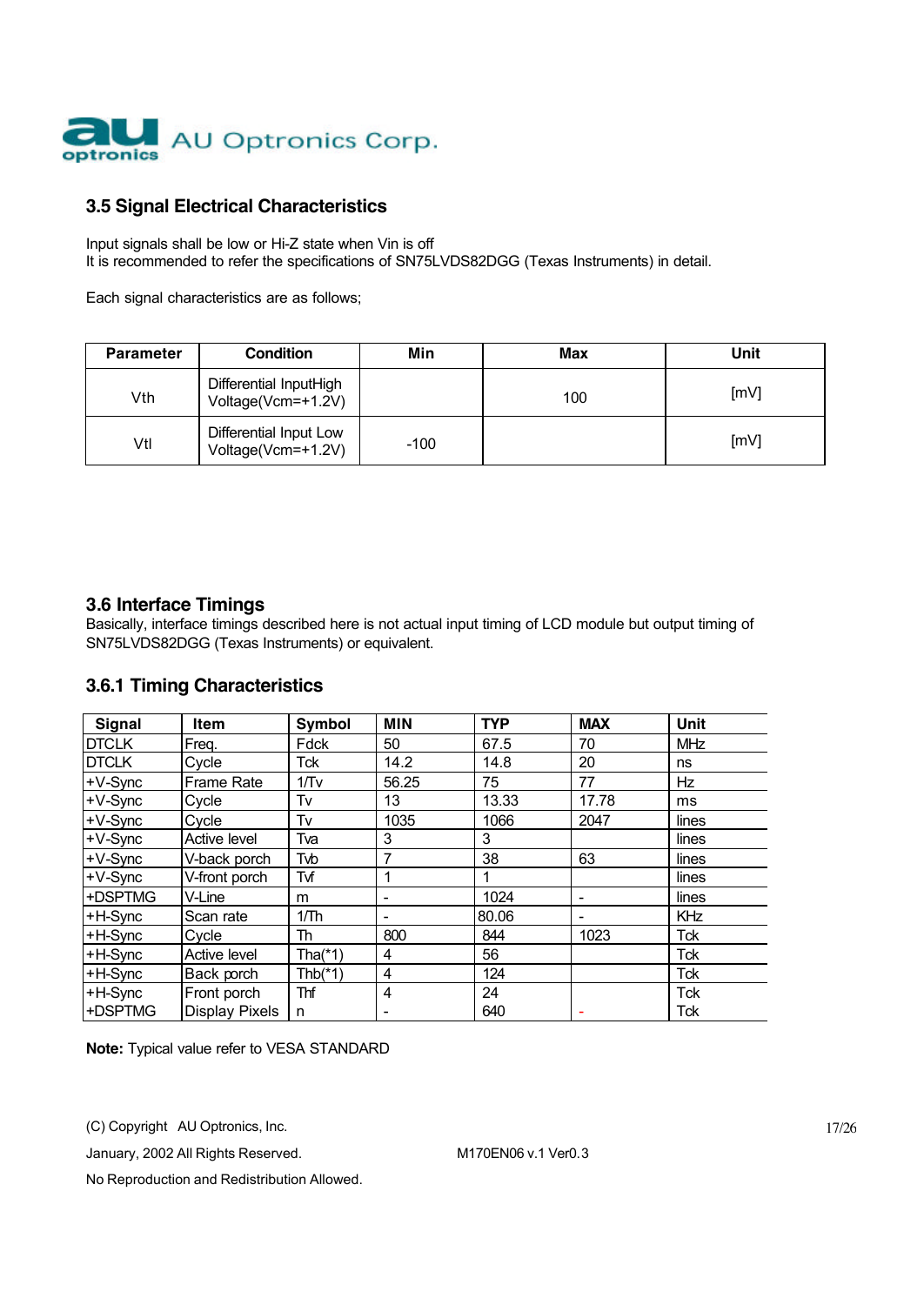

# **3.6.2 Timing Definition**



# **3.7 Power Consumption**

Input power specifications are as follows;

| Symbol       | <b>Parameter</b>                                    | Min | <b>Typ</b> | <b>Max</b> | <b>Units</b> | <b>Condition</b>          |
|--------------|-----------------------------------------------------|-----|------------|------------|--------------|---------------------------|
| <b>VDD</b>   | Logic/LCD Drive<br>Voltage                          | 4.5 | 5          | 5.5        | [Volt]       |                           |
| IDD          | <b>VDD</b> current                                  |     | 950        | 1200       | [mA]         |                           |
| <b>PDD</b>   | <b>VDD Power</b>                                    |     | 4.75       | 6.6        | [Watt]       | Vin=5V, All Black Pattern |
| <b>VDDrp</b> | Allowable<br>Logic/LCD Drive<br>Ripple Voltage      |     |            | 100        | [mV]<br>p-p  |                           |
| <b>VDDns</b> | Allowable<br>Logic/LCD Drive<br><b>Ripple Noise</b> |     |            | 100        | [mV]<br>p-p  |                           |

(C) Copyright AU Optronics, Inc.

January, 2002 All Rights Reserved. M170EN06 v.1 Ver0.3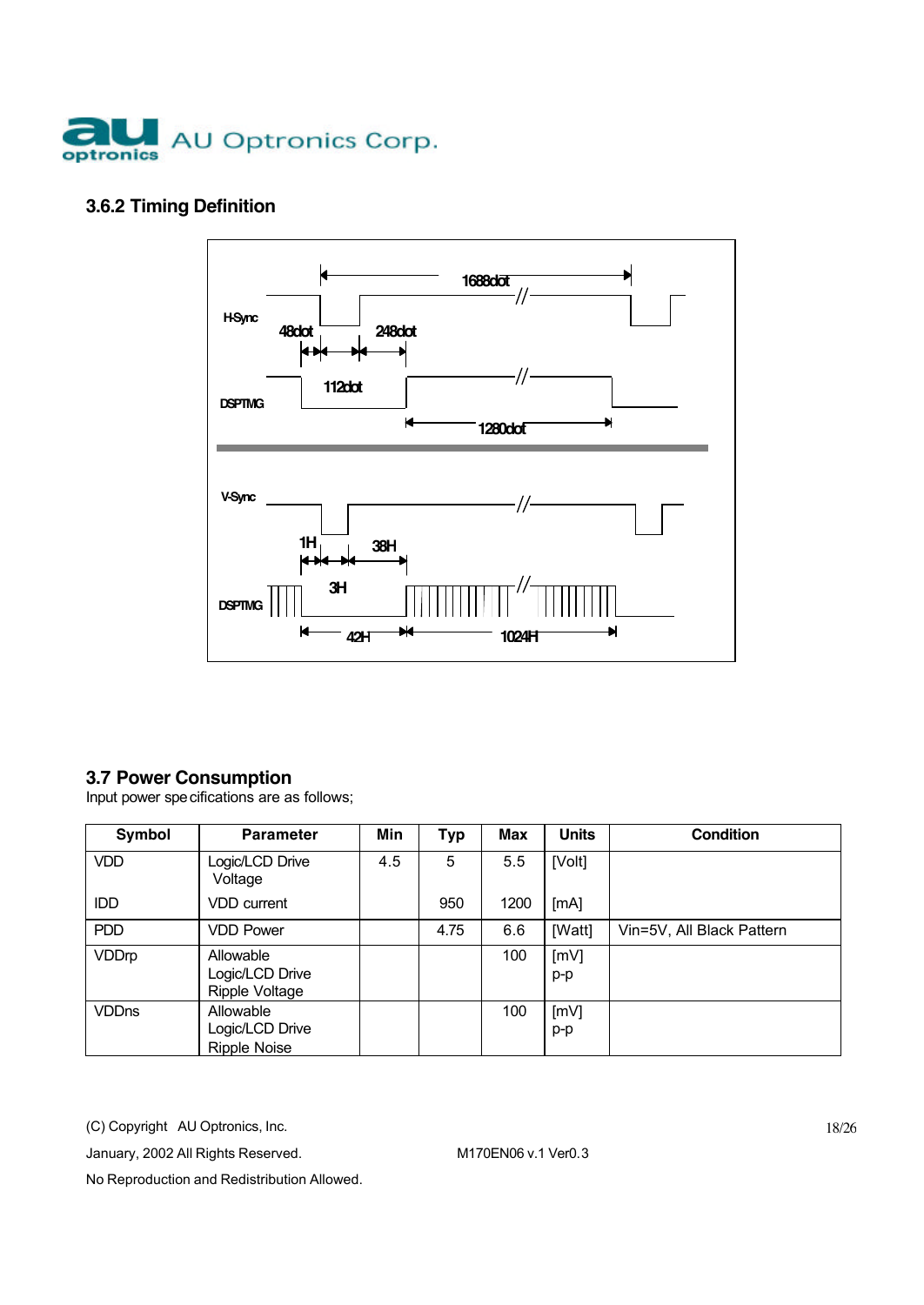

#### **3.8 Power ON/OFF Sequence**

Vin power and lamp on/off sequence is as follows. Interface signals are also shown in the chart. Signals from any system shall be Hi-Z state or low level when Vin is off.



# **4.0 Backlight Characteristics**

#### **4.1 Signal for Lamp connector**

| Pin # | <b>Signal Name</b> |
|-------|--------------------|
|       | Lamp High Voltage  |
| 2     | Lamp High Voltage  |
| 3     | No Connection      |
|       | Ground             |

(C) Copyright AU Optronics, Inc.

January, 2002 All Rights Reserved. M170EN06 v.1 Ver0.3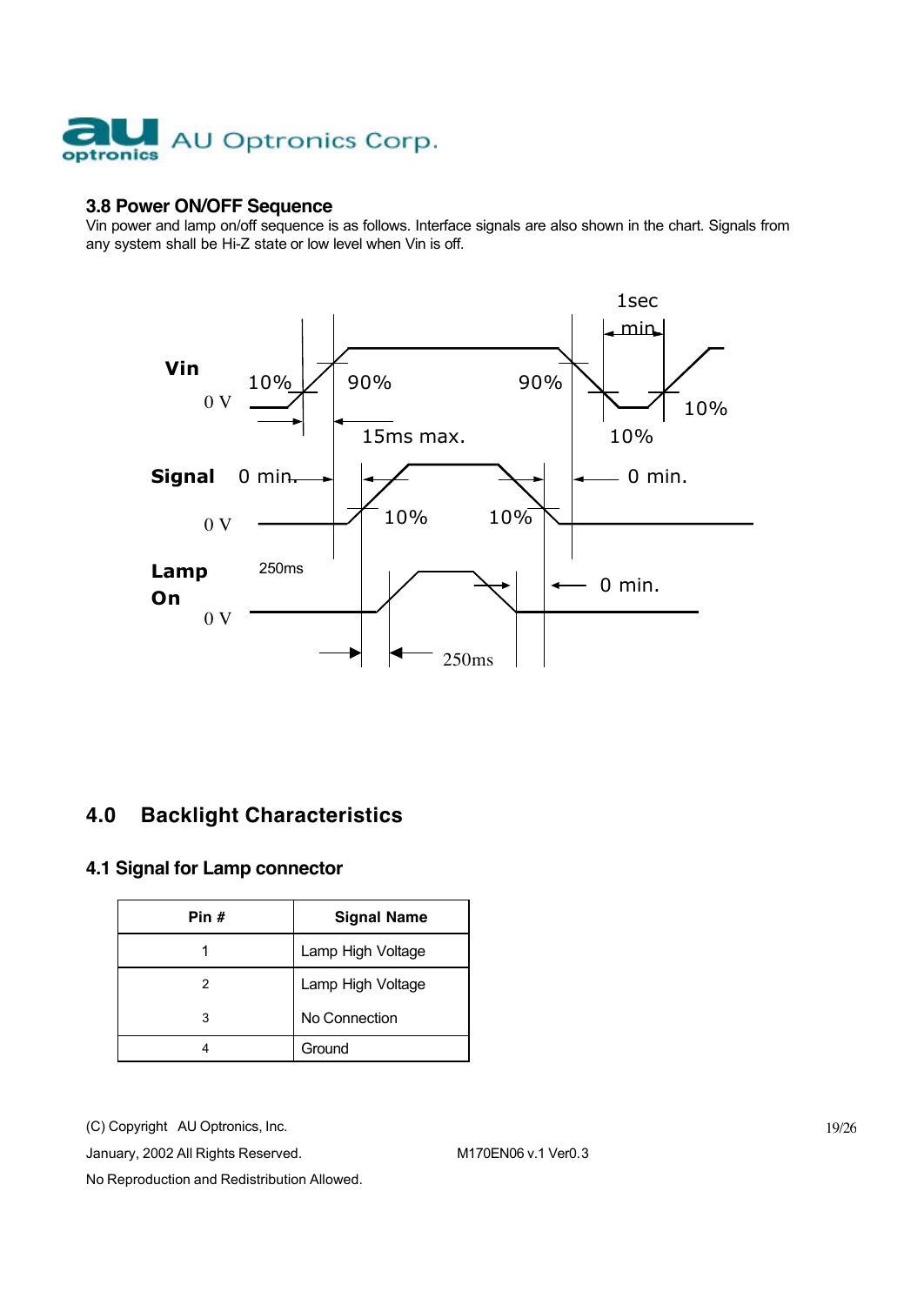

| <b>Symbol</b>                   | <b>Parameter</b>                             | Min                          | <b>Typ</b> | Max  | <b>Units</b>           | Condition                    |
|---------------------------------|----------------------------------------------|------------------------------|------------|------|------------------------|------------------------------|
| (L63)                           | <b>White Luminance</b>                       | 300                          | 350        |      | $\lceil cd/m^2 \rceil$ | $(Ta=25^{\circ}C)$           |
| <b>ISCFL</b>                    | CCFL standard current                        | 6.5                          | 7.0        | 7.5  | [mA]<br>rms            | $(Ta=25^{\circ}C)$           |
| <b>IRCFL</b>                    | CCFL operation range                         | 3.0                          | 7.0        | 7.5  | [mA]<br>rms            | $(Ta=25^{\circ}C)$           |
| <b>ICFL</b>                     | CCFL Inrush current                          | $\qquad \qquad \blacksquare$ | 26         | 34   | [mA]                   | Note 1                       |
| fCFL                            | <b>CCFL Frequency</b>                        | 40                           | 50         | 80   | [KHz]                  | $(Ta=25^{\circ}C)$<br>Note 2 |
| <b>ViCFL</b><br>$(0^{\circ}C)$  | <b>CCFL Ignition Voltage</b>                 | 1700                         |            |      | [Volt]<br>rms          | $(Ta=0^{\circ}C)$<br>Note 3  |
| <b>VICFL</b><br>$(25^{\circ}C)$ | <b>CCFL Ignition Voltage</b>                 | 1200                         |            |      | [Volt]<br>rms          | $(Ta=25^{\circ}C)$<br>Note 3 |
| <b>TCFL</b>                     | CCFL Dark start time                         |                              |            | 1.0  | sec                    | $(Ta=25^{\circ}C)$           |
| <b>VCFL</b>                     | <b>CCFL Discharge Voltage</b><br>(Reference) |                              | 700        | 860  | [Volt]<br>rms          | $(Ta=25^{\circ}C)$<br>Note 4 |
| <b>PCFL</b>                     | CCFL Power consumption                       |                              | 19.6       | 25.8 | [Watt]                 | $(Ta=25^{\circ}C)$<br>Note 4 |

### **4.2 Parameter guide line for CFL Inverter**

Note 1: Duration=50 [msec]

Note 2: CCFL Frequency should be carefully determined to avoid interference between inverter and TFT LCD Note 3: CCFL inverter should be able to give out a power that has a generating capacity of over 1700 voltage. Lamp units need 1700 voltage minimum for ignition

Note 4: Calculator value for reference (ICFL×VCFL=PCFL)

(C) Copyright AU Optronics, Inc.

January, 2002 All Rights Reserved. M170EN06 v.1 Ver0.3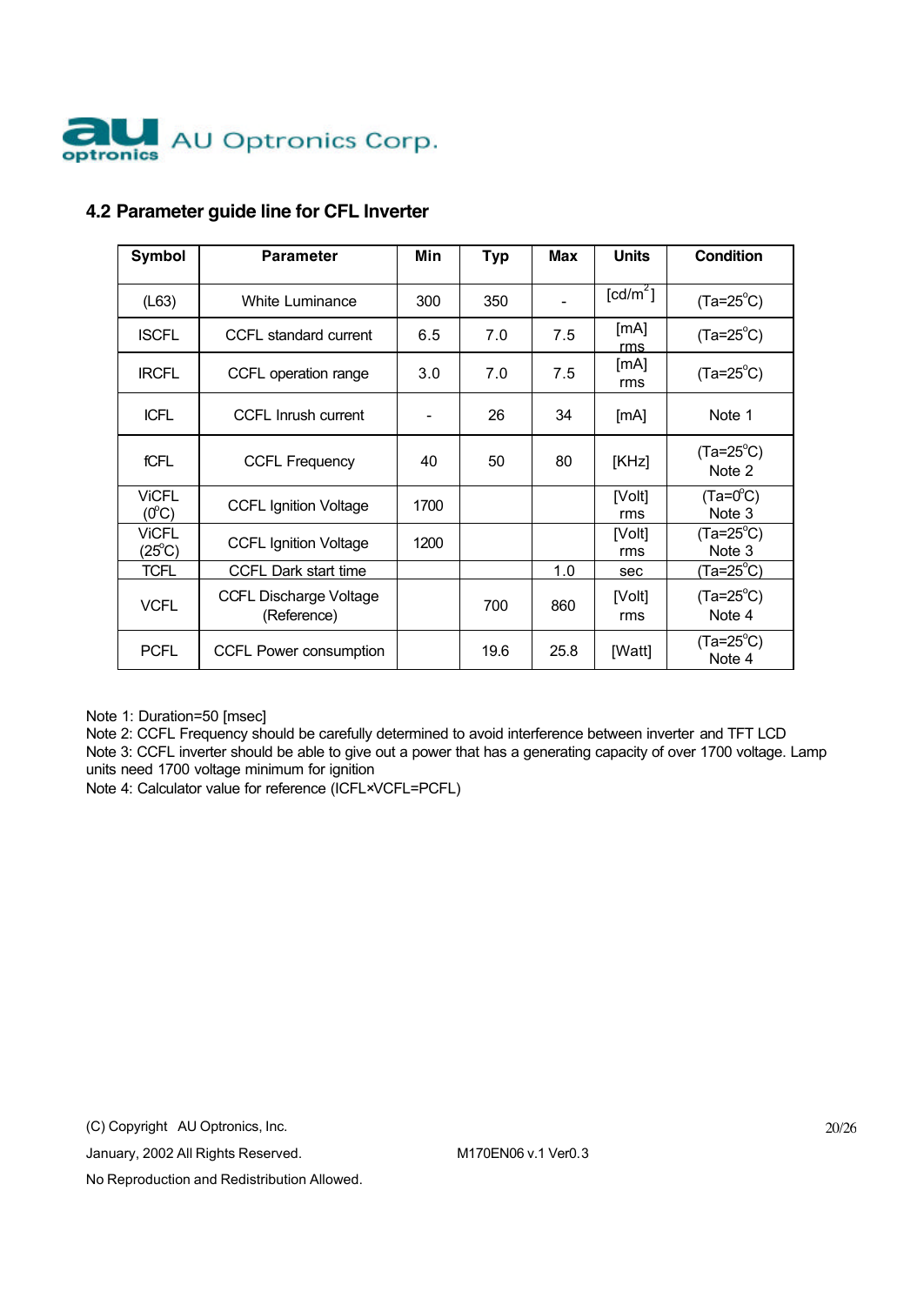

# **5.0 Vibration, Shock, and Drop**

#### **5.1 Vibration & Shock**

Frequency: 10 - 200Hz Sweep: 30 Minutes each Axis (X, Y, Z) Acceleration: 1.5G(10~200Hz P- P) Test method:

| <b>Acceleration (G)</b> |                 |
|-------------------------|-----------------|
| <b>Frequency (Hz)</b>   | $10 - 200 - 10$ |
| <b>Active time(min)</b> |                 |

#### **5.2 Shock Test Spec:**

| Acceleration (G) | 50       |
|------------------|----------|
| Active time      | 20.      |
| <b>Wave form</b> | half-sin |
| lTimes           |          |

Direction: ±X , ±Y, ±Z

#### **5.3 Drop test**

Package test: The drop height is 60 cm.

## **6.0 Environment**

The display module will meet the provision of this specification during operating condition or after storage or shipment condition specified below. Operation at 10% beyond the specified range will not cause physical damage to the unit.

#### **6.1 Temperature and Humidity**

#### **6.1.1 Operating Conditions**

The display module operates error free, when operated under the following conditions; Temperature C to 50 $^{\circ}$ C Relative Humidity 8% to 95% Wet Bulb Temperature 39.0 $\degree$ C

(C) Copyright AU Optronics, Inc.

January, 2002 All Rights Reserved. M170EN06 v.1 Ver0.3

No Reproduction and Redistribution Allowed.

21/26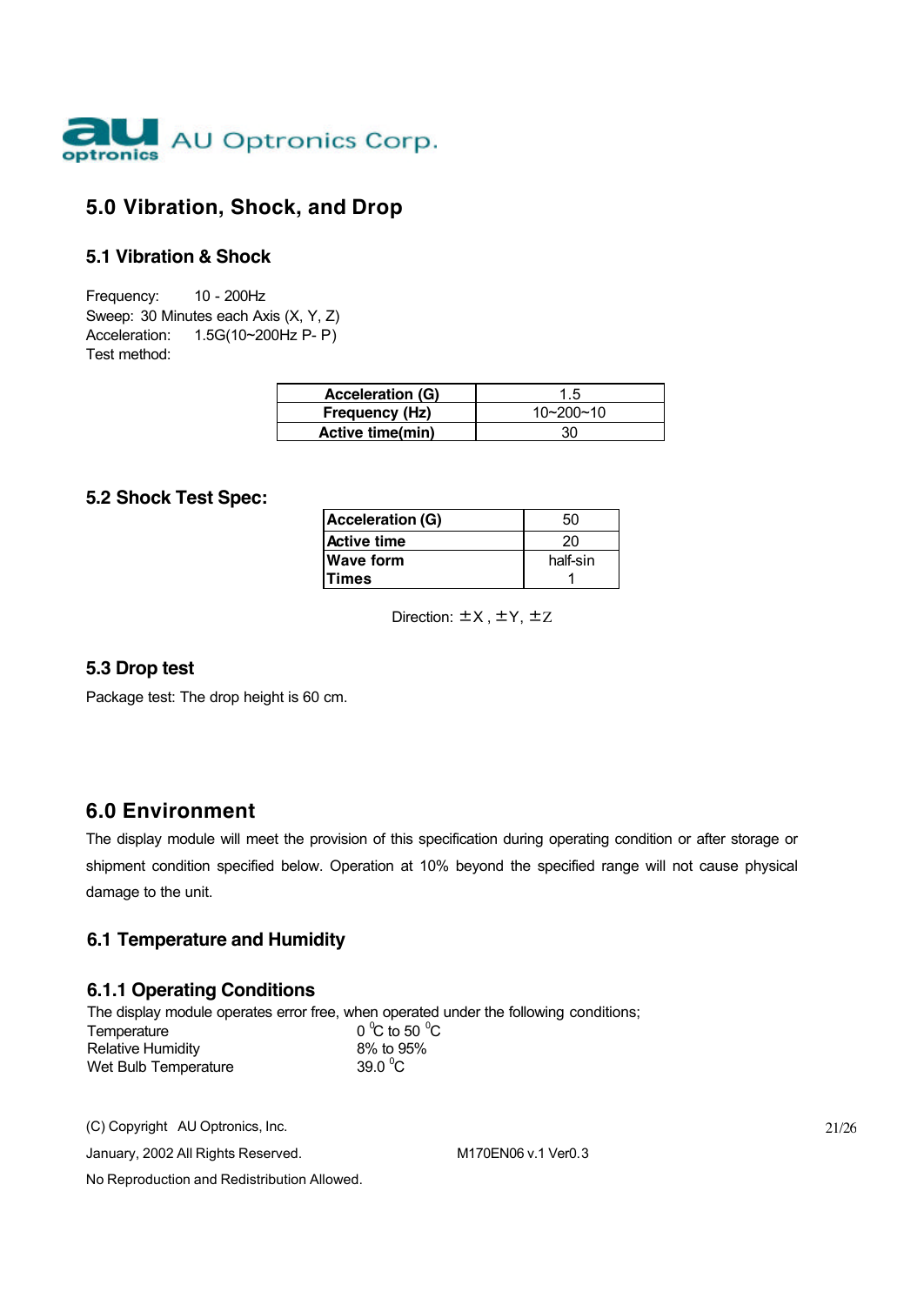

### **6.1.2 Shipping Conditions**

The display module operates error free, after the following conditions; Temperature C to 60  $^{\circ}$ C Relative Humidity 8% to 95% Wet Bulb Temperature 39.0 $\mathrm{^0C}$ 

#### **6.2 Atmospheric Pressure**

The display assembly is capable of being operated without affecting its operations over the pressure range as following specified;

|                  | <b>Pressure</b> | <b>Note</b>           |
|------------------|-----------------|-----------------------|
| Maximum Pressure | 1040hPa         | $0m =$ sea level      |
| Minimum Pressure | 674hPa          | $3048m = 10.000$ feet |

Note : Non-operation attitude limit of this display module = 30,000 feet. = 9145 m.

#### **6.3 Thermal Shock**

The display module will not sustain damage after being subjected to 100 cycles of rapid temperature change. A cycle of rapid temperature change consists of varying the temperature from -20 $\rm{^0C}$  to 60 $\rm{^0C}$ , and back again.

| Thermal shock cycle | -20 $\mathrm{^0C}$ for 30min |
|---------------------|------------------------------|
|                     | 60 °C for 30min              |

Power is not applied during the test. After temperature cycling, the unit is placed in normal room ambient for at least 4 hours before powering on.

# **7.0 Reliability**

This display module and the packaging of that will comply following standards.

#### **7.1 Failure Criteria**

The display assembly will be considered as failing unit when it no longer meets any of the requirements stated in this specification. Only as for maximum white luminance, following criteria is applicable.

#### **Note : Maximum white Luminance shall be 115 cd/m<sup>2</sup> or more.**

#### **7.2 Failure Rate**

The average failure rate of the display module (from first power-on cycle till 1,000 hours later) will not exceed 1.0%. The average failure rate of the display module from 1,000 hours until 16,000 hours will not exceed 0.7% per 1000 hours.

(C) Copyright AU Optronics, Inc.

January, 2002 All Rights Reserved. M170EN06 v.1 Ver0.3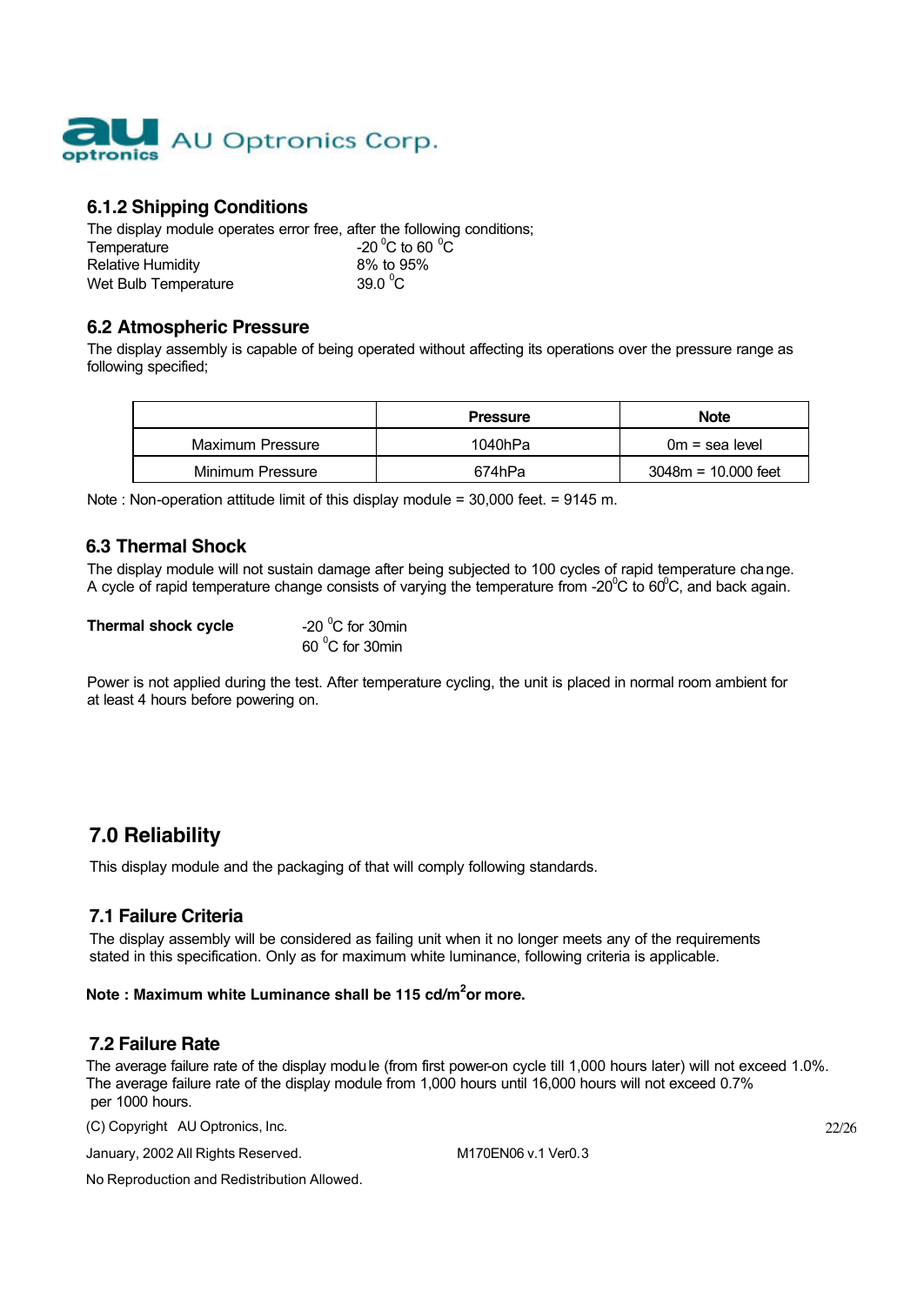

# **7.2.1 Usage**

The assumed usage for the above criteria is: 220 power-on hours per month 500 power on/off cycles per month Maximum brightness setting Operation to be within office environment (25 $\mathrm{^0C}$  typical)

## **7.2.2 Component De-rating**

All the components used in this device will be checked the load condition to meet the failure rate criteria.

## **7.3 CCFL Life**

The assumed CCFL Life will be longer than 30,000 hours, typical value is 40,000 hours under stable condition at  $25 \pm$  $5^{\circ}$ C;

Standard current at  $7.0 \pm 0.5$ mA.

Definition of life: brightness becomes 50% or less than the minimum luminance value of CCFL.

### **7.4 ON/OFF Cycle**

The display module will be capable of being operated over the following ON/OFF Cycles.

| <b>ON/OFF</b>       | Value  | <b>Cycles</b>                  |
|---------------------|--------|--------------------------------|
| +Vin and CCFL power | 30.000 | 10 seconds on / 10 seconds off |

# **8.0 Safety**

## **8.1 Sharp Edge Requirements**

There will be no sharp edges or comers on the display assembly that could cause injury.

## **8.2 Materials**

## **8.2.1 Toxicity**

There will be no carcinogenic materials used anywhere in the display module. If toxic materials are used, they will be reviewed and approved by the responsible AU Toxicologist.

## **8.2.2 Flammability**

All components including electrical components that do not meet the flammability grade UL94-V1 in the module will complete the flammability rating exception approval process. The printed circuit board will be made from material rated 94-V1 or better. The actual UL flammability rating will be printed on the printed circuit board.

(C) Copyright AU Optronics, Inc.

January, 2002 All Rights Reserved. M170EN06 v.1 Ver0.3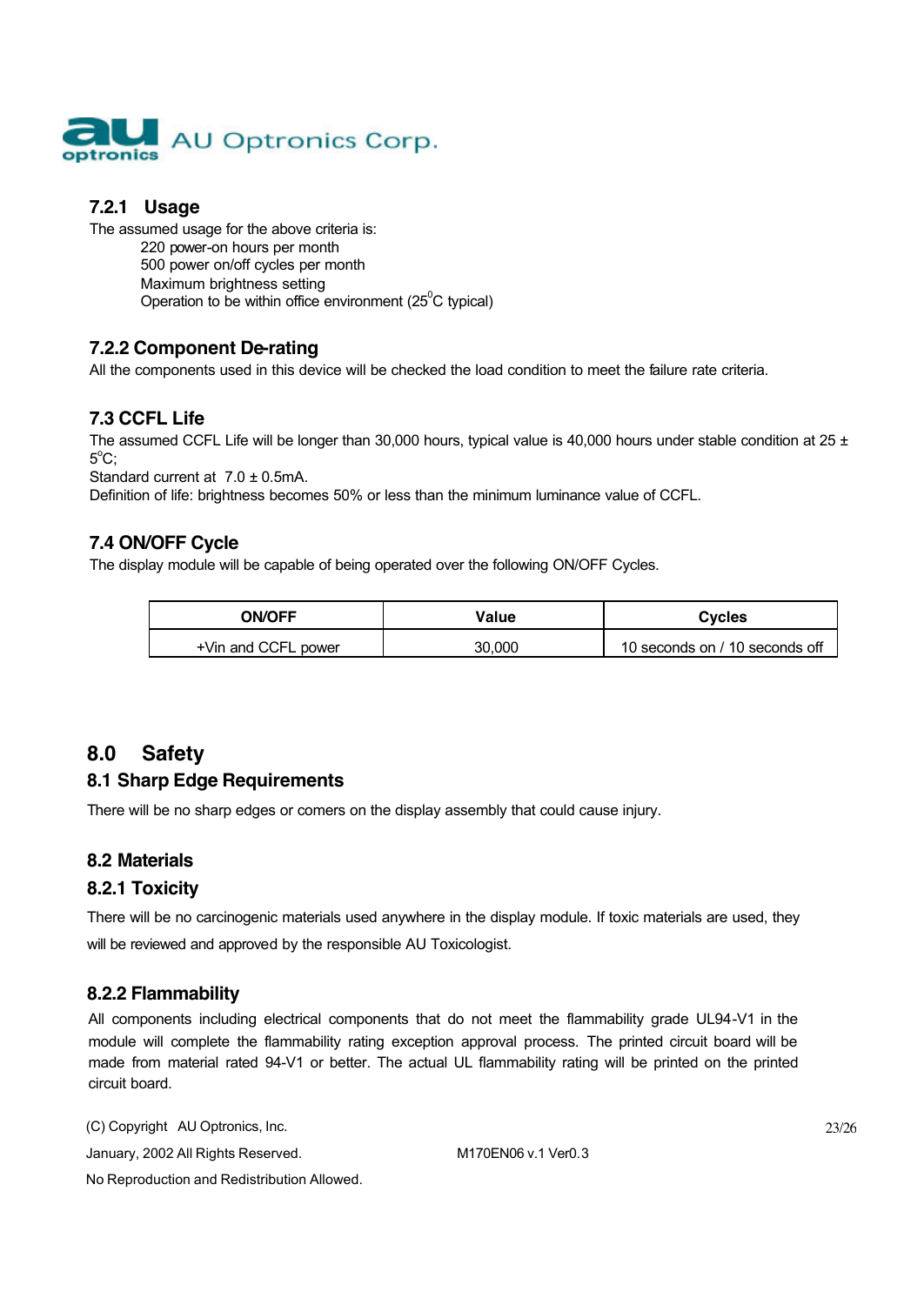

## **8.3 Capacitors**

If any polarized capacitors are used in the display assembly, provisions will be made to keep them from being inserted backwards.

#### **8.4 Hazardous Voltages**

Any point exceeding 42.4 volts meets the requirement of the limited current circuit. The current through a 2K  $\Omega$ resistance is less than 0.7 x f (kHz) mA.

# **9.0 Other requirements**

### **9.1 National Test Lab Requirement**

The display module will satisfy all requirements for compliance to

| UL 1950, First Edition | U.S.A. Information Technology Equipment         |
|------------------------|-------------------------------------------------|
| CSA C22.2 No.950-M89   | Canada, Information Technology Equipment        |
| <b>EEC 950</b>         | International, Information Technology Equipment |
| EN 60 950              | International, Information Processing Equipment |
|                        | (European Norm for IEC950)                      |

#### **9.2 Label**

**9.2.1 Product label**



(C) Copyright AU Optronics, Inc.

January, 2002 All Rights Reserved. M170EN06 v.1 Ver0.3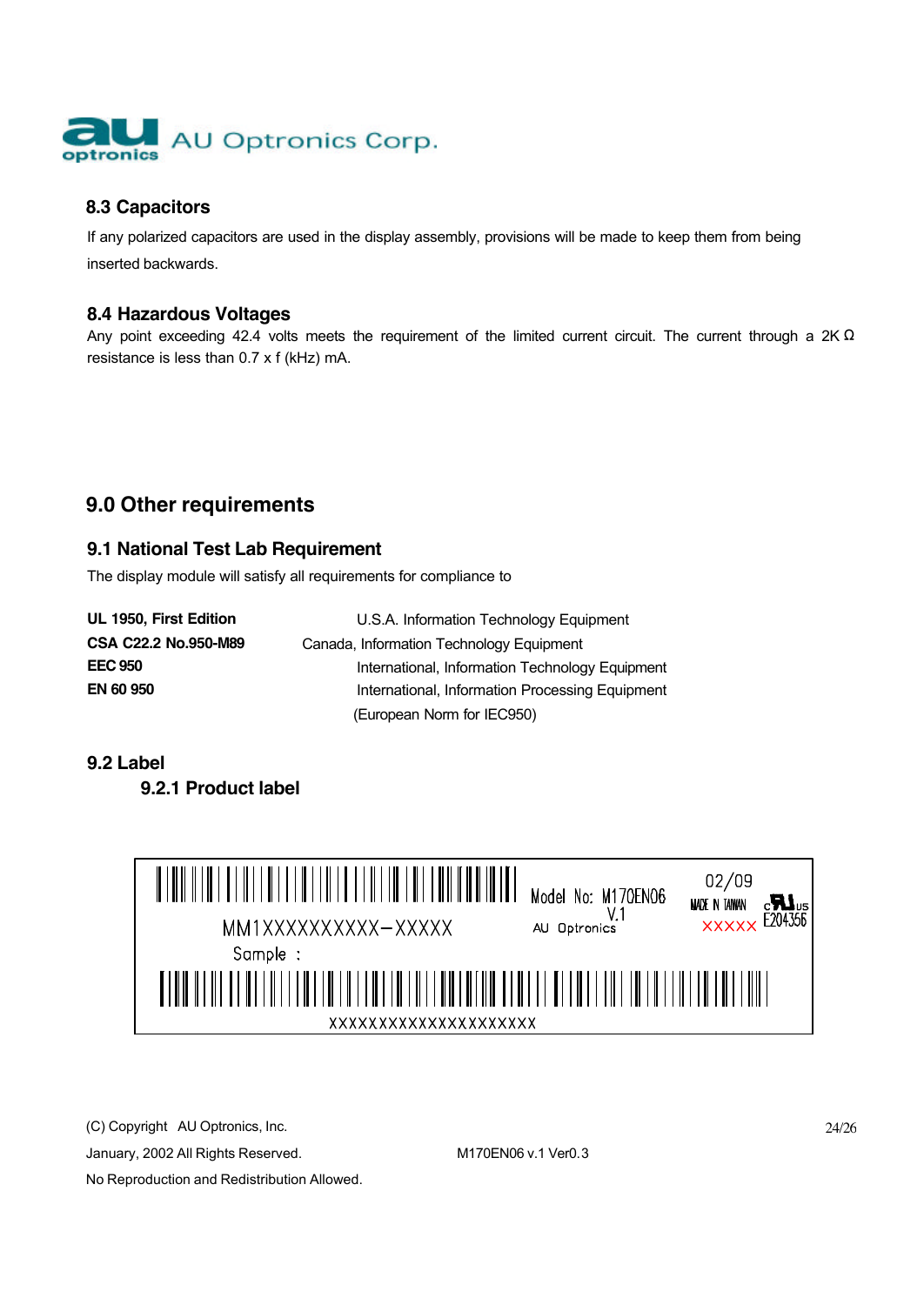# **10.0 Mechanical**



(C) Copyright AU Optronics, Inc.

January, 2002 All Rights Reserved. M170EN06 v.1 Ver0.3